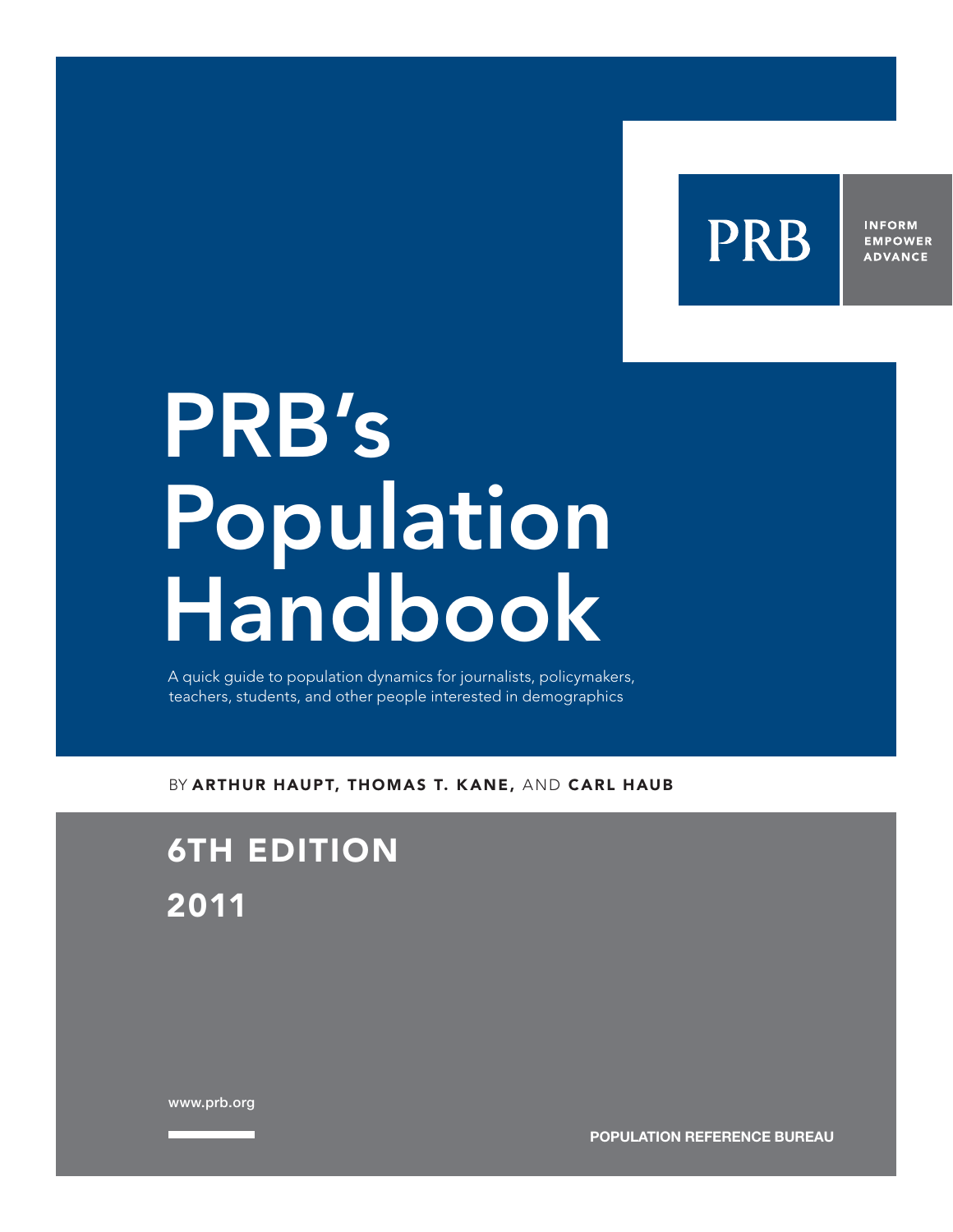#### **INFORM PRR** EMPOWER

Copyright ©1978, 1985, 1988, 1991, 1998, 2004, 2011

by the Population Reference Bureau. All rights reserved. Sixth edition

Printed in the U.S.A.

Twelfth printing, 2011

Library of Congress Cataloging-in-Publication Data

Haupt, Arthur, 1945-

Population Reference Bureau's Population Handbook (Sixth edition)

1. Population—Handbooks, manuals, etc.

2. Demography—Handbooks, manuals, etc. I. Kane,

Thomas T. 1951- II. Population Reference Bureau.

 III. Title. IV. Title: Population handbook. HB871.H357 1991 304.6'02'02 91-66596

ISSN 0-917136-12-8

#### To become a PRB member or to order PRB materials, contact PRB, 1875 Connecticut Ave., NW, Suite 520, Washington, DC 20009-5728; Tel.: 800-877-9881; Fax: 202-328-3937; E-mail: popref@prb.org; Website: www.prb.org.

**The suggested citation, if you quote from this publication, is:**  *Population Reference Bureau's Population Handbook (Sixth Edition)*. For permission to reproduce portions from the *Population Handbook*, write to PRB, Attn: Permissions; or e-mail: popref@prb.org.

#### POPULATION REFERENCE BUREAU

The Population Reference Bureau **INFORMS** people around the world about population, health, and the environment, and **EMPOWERS** them to use that information to **ADVANCE** the well-being of current and future generations.

#### and the company of the company **OFFICERS**

Martin Vaessen, Chair of the Board Director, Demographic and Health Research Division, ICF Macro, Calverton, Maryland

Margaret Neuse, Vice Chair of the Board Independent Consultant, Washington, D.C.

**Stanley Smith, Secretary of the Board** Professor and Director, Bureau of Economic and Business Research, University of Florida, Gainesville

Richard F. Hokenson, Treasurer of the Board Director, Hokenson and Company, Lawrenceville, New Jersey

Wendy Baldwin, President and Chief Executive Officer Population Reference Bureau, Washington, D.C.

#### **TRUSTEES**

George Alleyne, Director Emeritus, Pan American Health Organization/ World Health Organization, Washington, D.C.

Felicity Barringer, National Correspondent, Environment, The New York Times, San Francisco

Marcia Carlson, Associate Professor of Sociology, University of Wisconsin, Madison

Elizabeth Chacko, Associate Professor of Geography and International Affairs, The George Washington University, Washington, D.C.

Bert T. Edwards, Retired Partner, Arthur Andersen LLP, and former CFO, U.S. State Department, Washington, D.C.

Francis L. Price, President and Chief Executive Officer, Interact Performance Systems and Magna Saxum Partners in Cleveland, Ohio and Anaheim, California.

**Michael Wright, Managing Director for Coastal East Africa,** World Wildlife Fund, Washington, D.C.

Montague Yudelman, Former Director, Agriculture and Rural Development, World Bank, Washington, D.C.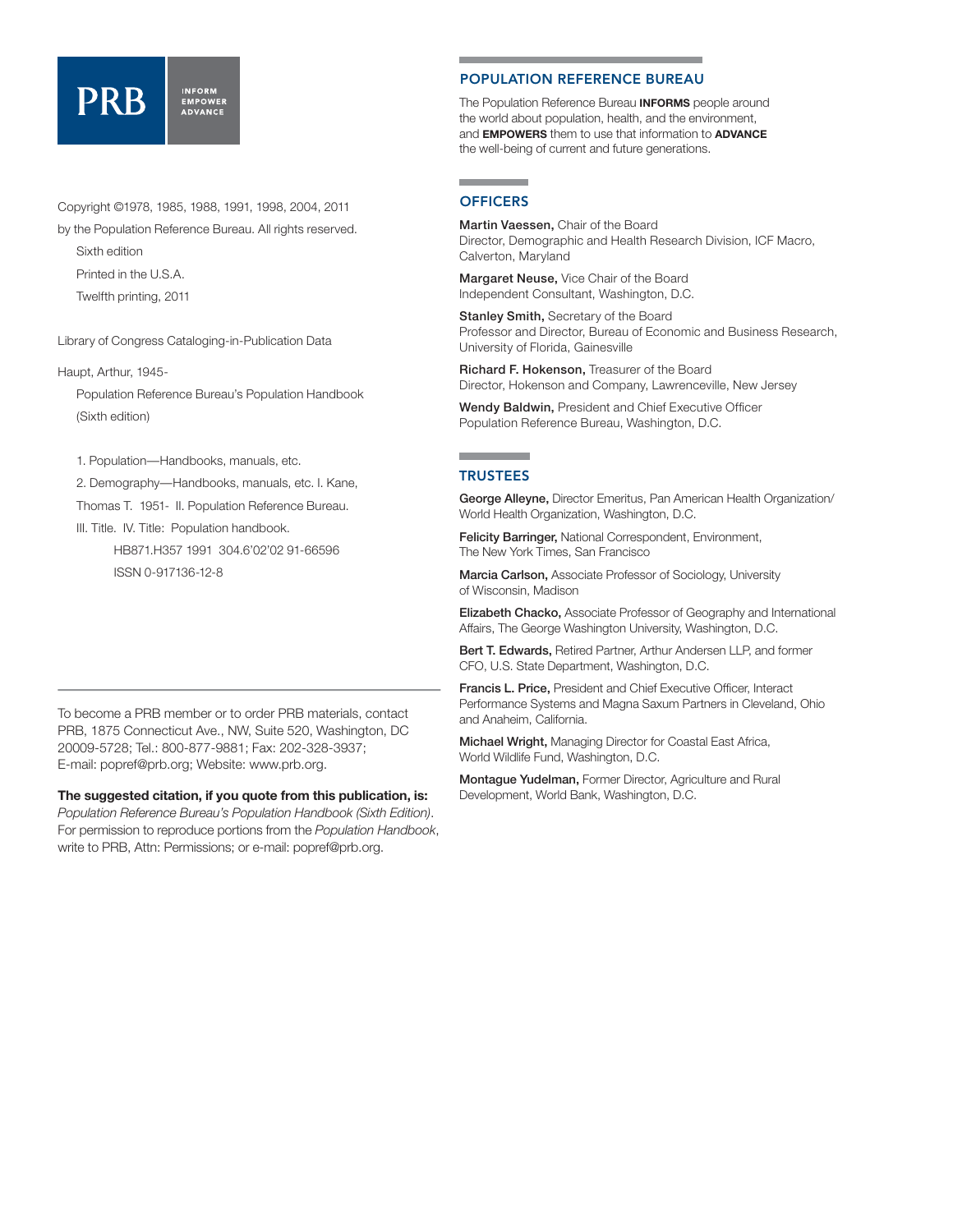# PRB's Population Handbook

### 6th Edition 2011

#### BY ARTHUR HAUPT, THOMAS T. KANE, AND CARL HAUB

Now in its sixth edition, PRB's Population Handbook is also available online. Each updated chapter is on PRB's website, available online. Each updated chapter is on PRB's website,<br>[www.prb.org/Reports/2011/prb-population-handbook-2011.](http://www.prb.org/Reports/2011/prb-population-handbook-2011.aspx) Since its publication in 1978, PRB's *Population Handbook* [aspx.](http://www.prb.org/Reports/2011/prb-population-handbook-2011.aspx)

Since its publication in 1978, PRB's Population Handbook ance he passed for the control of the complement in teachers of teachers of teachers of the second has appeared in several languages and has been circulated around the world. It has been used by thousands of teachers around the world it has book assa's generation of teach<br>and students in fields such as sociology, geography, and and statisme in noids stori as secretcy, goography, and<br>urban studies. Journalists refer to the handbook as an arbah staates. Soamansts herer to the nandbook as an<br>authoritative guide in preparing population-related stories, addrefitative galax in proparing population related steries,<br>while policymakers and planners have found it to be a ready mindepolicy mandre and planners have reand it to be a ready<br>reference to the rates, ratios, and concepts of demography. is important to those who make decisions and inform others Understanding the broad implications of population change about demographic change are world. The world. The world. The world. The information of the signal is important to those who make decisions and inform others about demographic change around the world.

# TABLE OF CONTENTS

| <b>NUPTIALITY</b> 23 |  |
|----------------------|--|
|                      |  |
|                      |  |
|                      |  |
|                      |  |
|                      |  |
|                      |  |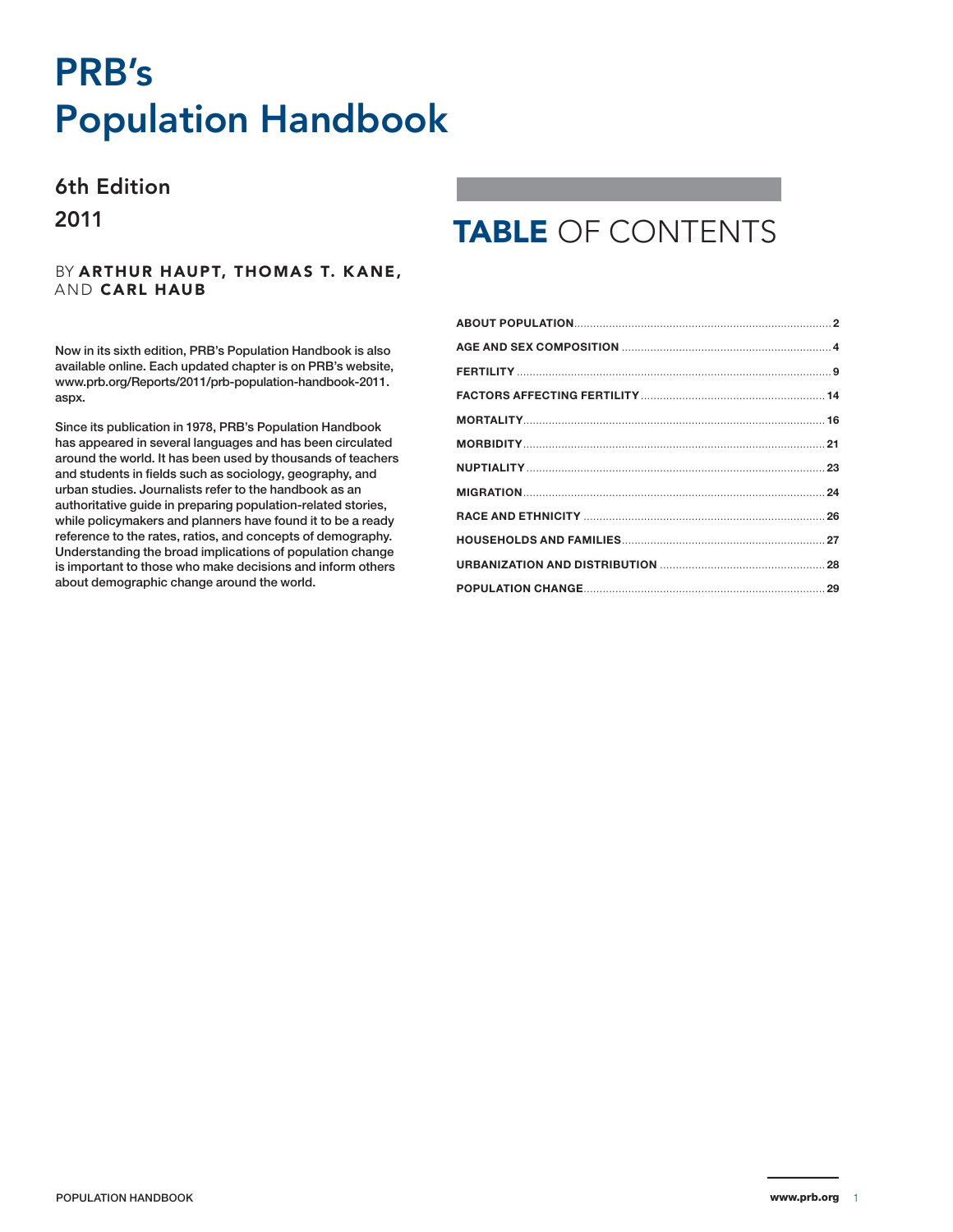# **ABOUT POPULATION**

Everyone is a member of a population, and population factors have an impact on many facets of life—from where we live to the prices we pay for goods and services. The need for health care preoccupies the political leaders of the industrialized countries whose populations are "aging," while the need for classrooms, employment opportunities, and housing preoccupies the leaders of countries that are still growing rapidly.

Population conditions influence history. Likewise, historical events can significantly affect populations. Wars can decimate a generation of men, as happened in the 20th century in the then-Soviet Union, France, Iraq, and several other countries. The discovery of new medicines often leads to increases in life expectancy, and different causes of death become more prominent. Alternatively, population change may sound a warning of other important changes. Environmental contamination may be detected first by increased reports of illness and rising mortality rates in certain geographic areas. In all these ways and more, population is news.

Population information is best communicated in terms of numbers and rates. It is not enough to know that life expectancy is increasing. How many years are being added? Over what time period has the change occurred? Which people are affected? What proportion of the population do they represent? Such information is more meaningful when it provides an indication of the magnitude and distribution of the phenomenon, as well as the trend. To be useful, data must be expressed clearly as well as accurately. Birth rates are often confused with growth rates; declining growth rates are sometimes mistakenly equated with declining population size.

Demography is the scientific study of population. Demographers seek to know the levels and trends in population size and its components. They search for explanations of demographic change and their implications for societies. They use censuses, birth and death records, surveys, visa records, even motor vehicle and school registrations. They shape these data into manageable forms such as simple counts, rates, or ratios.

Most of the principal measures used in demography are defined on the following pages, together with recent examples of their use.

The purpose of this Population Handbook is to clarify and explain demographic terms to journalists, policymakers, teachers, students, and others who need to understand and communicate about population.

### The Tools of Demography

#### **COUNT**

The absolute number of a population or any demographic event occurring in a specified area in a specified time period. (For example, 2,027,000 live births occurred in Egypt in 2010.) The raw quantities of demographic events are the basis of all other statistical refinements and analyses.

#### RATE

The frequency of demographic events in a population during a specified time period (usually a year) divided by the population "at risk" of the event occurring during that time period. Rates tell how common it is for a given event to occur. (For example, in 2008 in Zambia the death rate was 16 per 1,000 population.) Most rates are expressed per 1,000 population. Crude rates are rates computed for an entire population. Specific rates are computed for a subgroup, usually the population more nearly approximating the population "at risk" of the event. (For example, the general fertility rate is the number of births per 1,000 women ages 15 to 49.) Thus, rates can be age-specific, sex-specific, race-specific, occupation-specific, and so on. In practice, some measures that are referred to as rates would be more accurately termed ratios.

#### RATIO

The relation of one population subgroup to the total population or to another subgroup; that is, one subgroup divided by another. (For example, the sex ratio in France in 2010 was 94 males per 100 females.)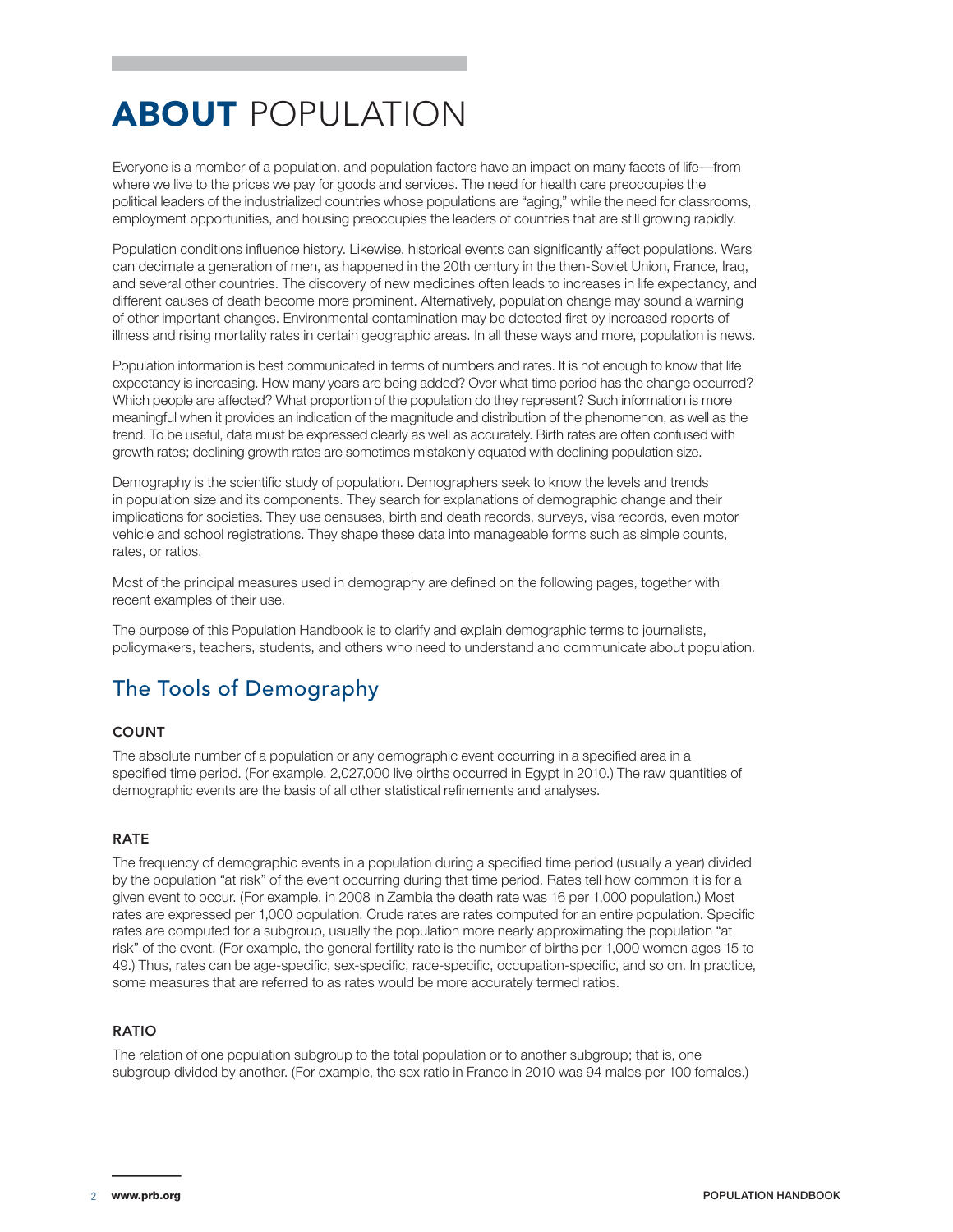#### PROPORTION

The relation of a population subgroup to the entire population; that is, a population subgroup divided by the entire population. (For example, the proportion of Vietnam's population in 2008 classified as urban was 29 percent.)

#### CONSTANT

An unchanging, arbitrary number (for example, 100 or 1,000 or 100,000) by which rates, ratios, or proportions can be multiplied to express these measures in a more understandable fashion. For example, 0.00184 abortions per woman of reproductive age occured in Hungary in 2008. Multiplying this rate by a 0.0184 abortions per woman of reproductive age occured in Hungary in 2008. Multiplying this rate by a constant (1,000) gives the same statistic in terms of 1,000 people. This is a clearer way of expressing the same thing: There were 18.4 abortions per 1,000 women. In the formulas on the following pages, "K" means constant.

#### COHORT MEASURE

A statistic that measures events occurring to a cohort (a group of people sharing a common demographic experience) who are observed through time. The most commonly used cohort is the birth cohort—people born in the same year or period. Other kinds of cohorts include marriage cohorts and school class cohorts.

#### PERIOD MEASURE

A statistic that measures events occurring to all or part of a population during one period of time; this measure "takes a snapshot" of a population, in effect. (For example, the emigration rate of the entire Norwegian population in 2009 was 5.5 per 1,000.)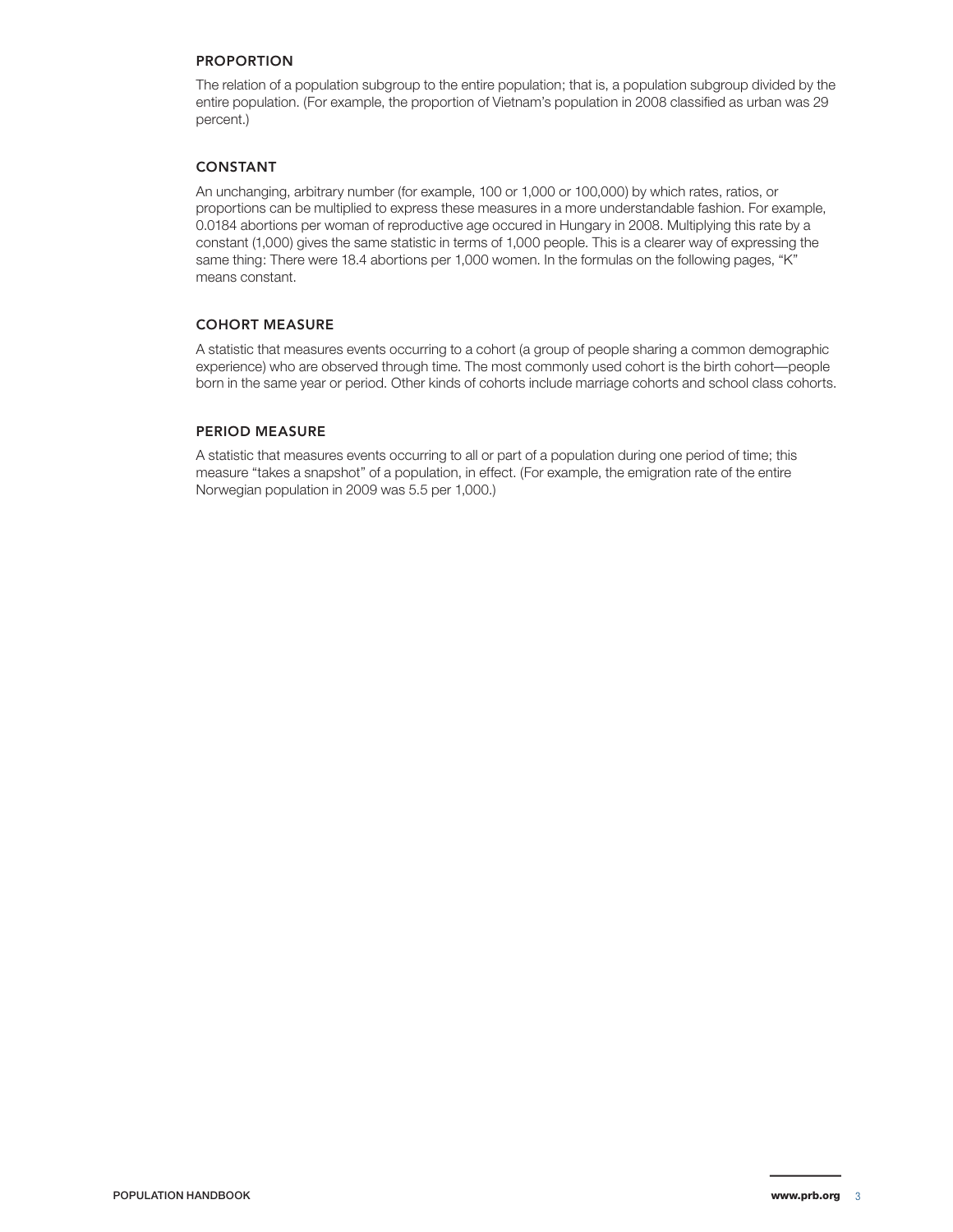# AGE AND SEX COMPOSITION

Age and sex are the most basic characteristics of a population. Every population has a different age and sex composition—the number and proportion of males and females in each age group—and this structure can have considerable impact on the population's current and future social and economic situation.

### 'Young' and 'Old' Populations

Some populations are relatively young, that is, they have a large proportion of people in the younger age groups. The high-fertility countries of Africa with large proportions of young adults and children are examples. Other populations are relatively old, such as many countries in Europe. These two types of populations have markedly different age compositions; as a consequence, they also have different proportions of the population in the labor force or in school, as well as different medical needs, consumer preferences, and even crime patterns. A population's age structure has a great deal to do with how that population lives.

Developing countries have relatively young populations while most developed countries have old or "aging" populations. In many developing countries, 40 percent or more of the population is under age 15, while 4 percent is 65 or older. On the other hand, in virtually every developed country, less than 25 percent of the population is under age 15 and more than 10 percent is 65 or older.

### Median Age

The median age is the age at which exactly half the population is older and half is younger.

The median age of the Costa Rican population in 2009 was 28 years.

In 2009, the median age of Niger, a country with a very young population, was 15, while that of Japan was 45, signifying an older population.

### Sex Ratio

The sex ratio is the ratio of males to females in a given population, usually expressed as the number of males for every 100 females.

The sex ratio at birth in most countries is about 105 males per 100 females. After birth, sex ratios vary because of different patterns of mortality and migration for males and females within the population.

| <b>Number of males</b><br><b>Number of females</b>                                           |  | $x = K =$ |  | 30,413,779<br>32,379,653 | $\mathbf{x}$ | 100 | $=$ | 93.9 |
|----------------------------------------------------------------------------------------------|--|-----------|--|--------------------------|--------------|-----|-----|------|
| In 2010, there were 94 males per 100 females in France.                                      |  |           |  |                          |              |     |     |      |
| In Russia in 2010, the sex ratio for ages 25 to 29 was 101; for ages 70 and older it was 42. |  |           |  |                          |              |     |     |      |

### Age-Dependency Ratio

The age-dependency ratio is the ratio of people in the "dependent" ages (those under age 15 and ages 65 and older) to those in the "economically productive" ages (15 to 64 years) in a population.

The age-dependency ratio is often used as an indicator of the economic burden the productive portion of a population must carry—even though some people defined as "dependent" are producers and some people in the "productive" ages are economically dependent.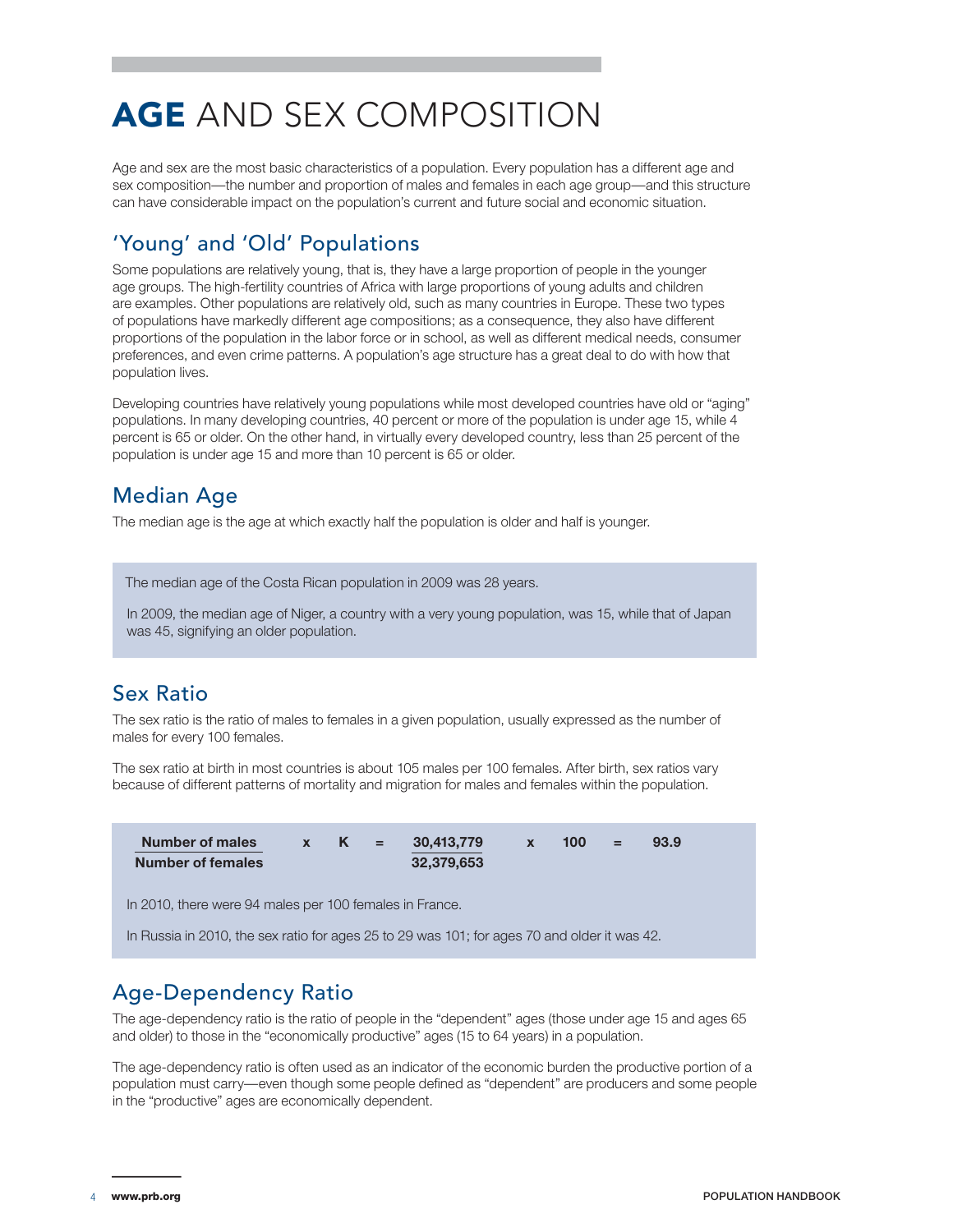Countries with very high birth rates usually have the highest age-dependency ratios because of the large proportion of children in the population.

The age-dependency ratio is sometimes divided into old-age dependency (the ratio of people ages 65 and older to those ages 15 to 64) and child dependency (the ratio of people under age 15 to those ages 15 to 64).

| <b>Population under age 15</b><br>+ Population ages 65 and older |  | $=$ | 15,384,000<br>+ 417.000 | 100 <sub>°</sub> | $= 106.3$ |  |
|------------------------------------------------------------------|--|-----|-------------------------|------------------|-----------|--|
| <b>Population ages 15-64</b>                                     |  |     | 14.860,000              |                  |           |  |

The age-dependency ratio in Uganda in 2009 was 106. This means that there were 106 people in the dependent ages for every 100 people in the working ages.

By contrast, Guatemala had an age-dependency ratio of 85 in 2010, with 42 percent of its population under age 15 and 4 percent ages 65 and older. In Japan, the age-dependency ratio was only 57 in 2010, with 13 percent of its population under age 15 and 23 percent ages 65 and older.

### Population Pyramid

A population pyramid graphically displays a population's age and sex composition. Horizontal bars present the numbers or proportions of males and females in each age group. The sum of all the age-sex groups in the population pyramid equals 100 percent of the population. Pyramids may show single years of age, as does the one for Japan (Figure 1, page 6), or show data in age groups, as do those in Figure 2 (page 7).

The bottom bars in Japan's pyramid show the percentage of the population that was under age 1 in 2006. Each year a new cohort is born and appears at the bottom of the pyramid, while the cohorts above it move up. As the cohorts age, they inevitably lose members because of death and may gain or lose members because of migration. During the older ages, the attrition process accelerates, causing the narrowing peak of all population pyramids. Such pyramids can tell a great deal about a population at a glance. Notice, for example, that females form the substantial majority in the oldest age groups. In most countries, females outlive males.

### Three General Profiles

Populations of countries can differ markedly as a result of past and current patterns of fertility, mortality, and migration. However, they all tend to fall into three general profiles of age-sex composition.

- **• Rapid growth** is indicated by a pyramid with a large percentage of people in the younger ages.
- **• Slow growth** is reflected in a pyramid with a smaller proportion of the population in the younger ages.
- **• Zero growth** or **decline** is shown by decreasing numbers in the younger age groups.

As shown in Figure 2 (page 7), the age structure of Senegal's population is characteristic of countries experiencing rapid growth; each younger cohort is larger than the previous cohort, producing a pyramid shape. This expansive age structure is the result of high birth rates. Italy's population, with decreasing numbers in each younger age cohort, is typical of low-fertility populations experiencing zero growth and facing population decline. The large deficit of young people—potential parents in the future—results in population decrease being virtually "preprogrammed." The shape of the United States' age structure indicates a population that is growing, but at a much slower rate than Senegal's.

The pyramid of Japan in 2006 is a striking example of a population whose age-sex composition has been altered by past events. The low proportion of males above age 80 represents the loss of young men during World War II. The relatively small size of the population ages 67 and 68 (both males and females) is a demographic response to the Sino-Japanese Incident in 1938 and 1939. The population ages 60 and 61 reflects the reduction in the birth rate around the end of World War II. The large group ages 55 to 59 was born during the first "baby boom" period (1947-1951). The very small percentage of 40-year-olds corresponds to the birth year of 1966—"the year of Hinoeuma" or the "year of the Firehorse." Superstition maintains that being born during the year of Hinoeuma, which comes every 60 years, is bad luck for girls.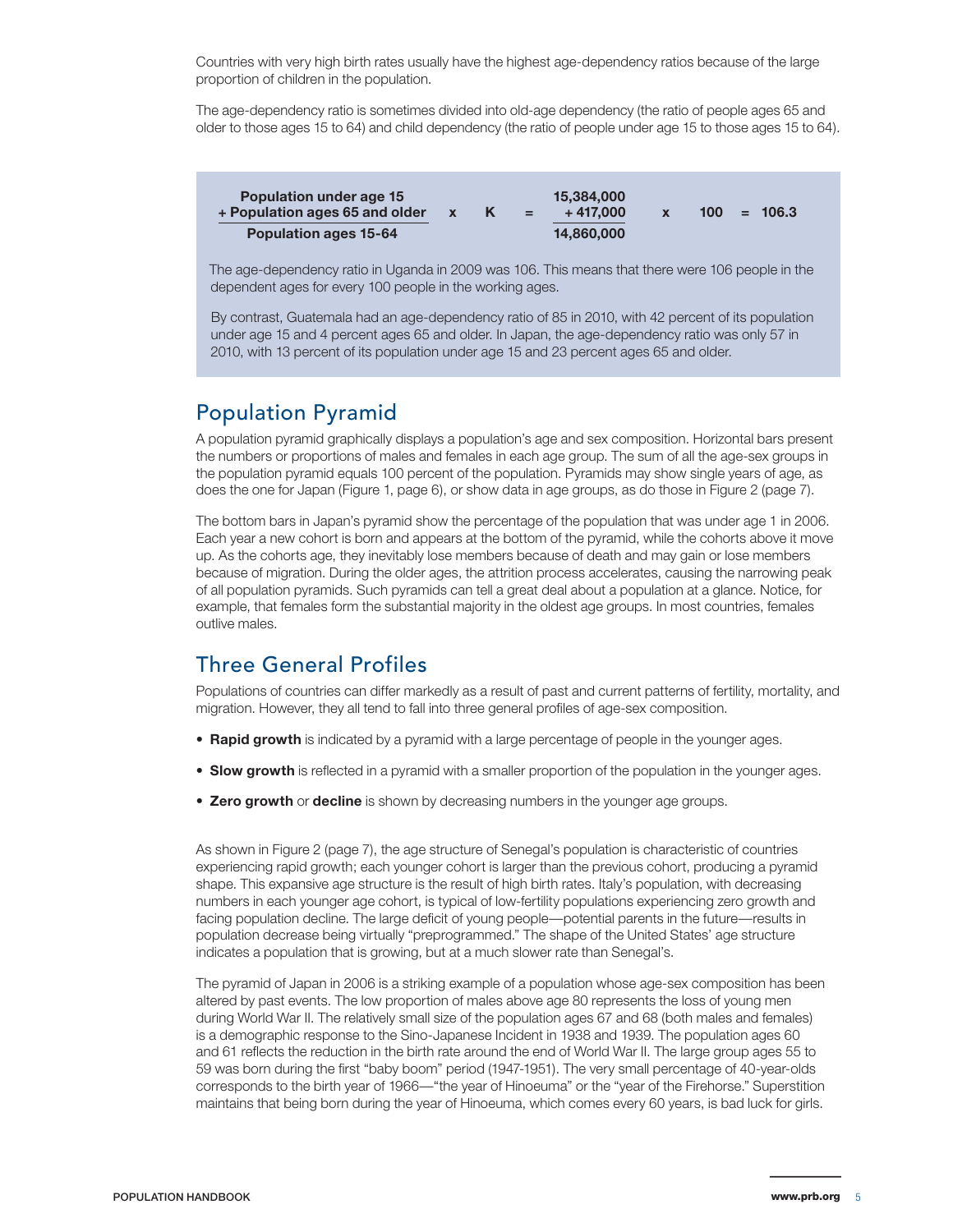FIGURE 1 Population Pyramid of Japan, 2006



Source: Japan Statistics Bureau.

The large percentages in ages 32 to 35 show Japan's second "baby-boom" period (1971-1974). Population pyramids that are constructed by single years of age can illuminate reasons for a population's age structure that larger age categories might mask.

### Comparing Populations

The likelihood of getting married or dying varies at different ages. Populations that have comparatively large numbers of elderly are likely to have more deaths and fewer births each year than will a population of equal size that is largely composed of young families (other factors being equal). As a result, Finland, with a large proportion of older people compared with Albania, will have more deaths per 1,000 people than Albania.

When comparing populations (for example, which country has higher fertility), care should be taken that the age structure of the populations does not seriously affect the comparison. Birth and death rates are affected by the proportions of people in the different ages and can give misleading comparisons (although the death rate is much more likely to do so than the birth rate).

To make consistent comparisons, one can use age-specific rates. Comparing the annual death rate for people ages 60 to 64 in Mexico and the United States shows the probability of someone in that age group in both countries dying in a given year, and the comparison is unaffected by the number of people ages 60 to 64.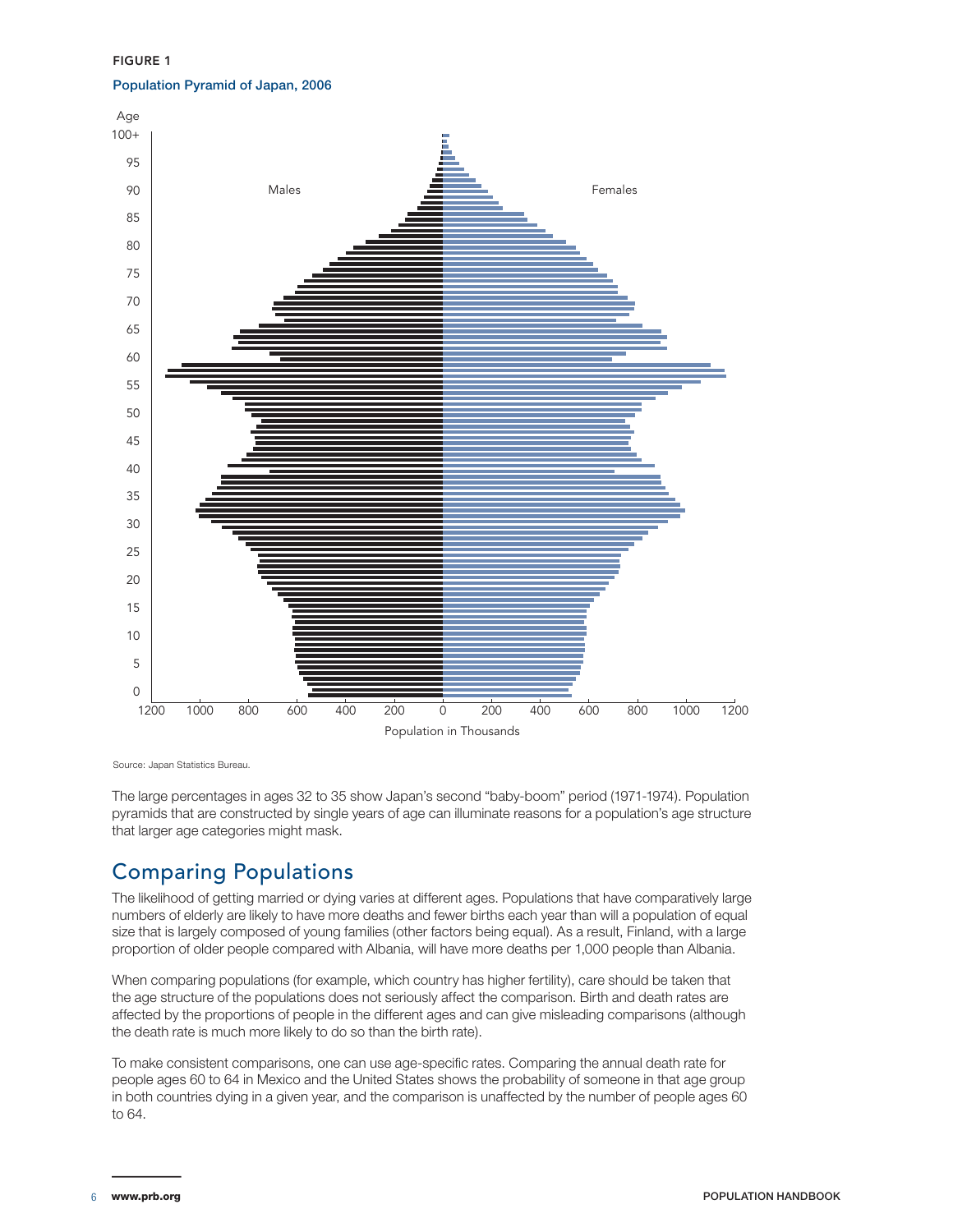#### FIGURE 2

Population Pyramids: Senegal, United States, and Italy







Sources: United Nations Population Division; U.S. Census Bureau; and ISTAT.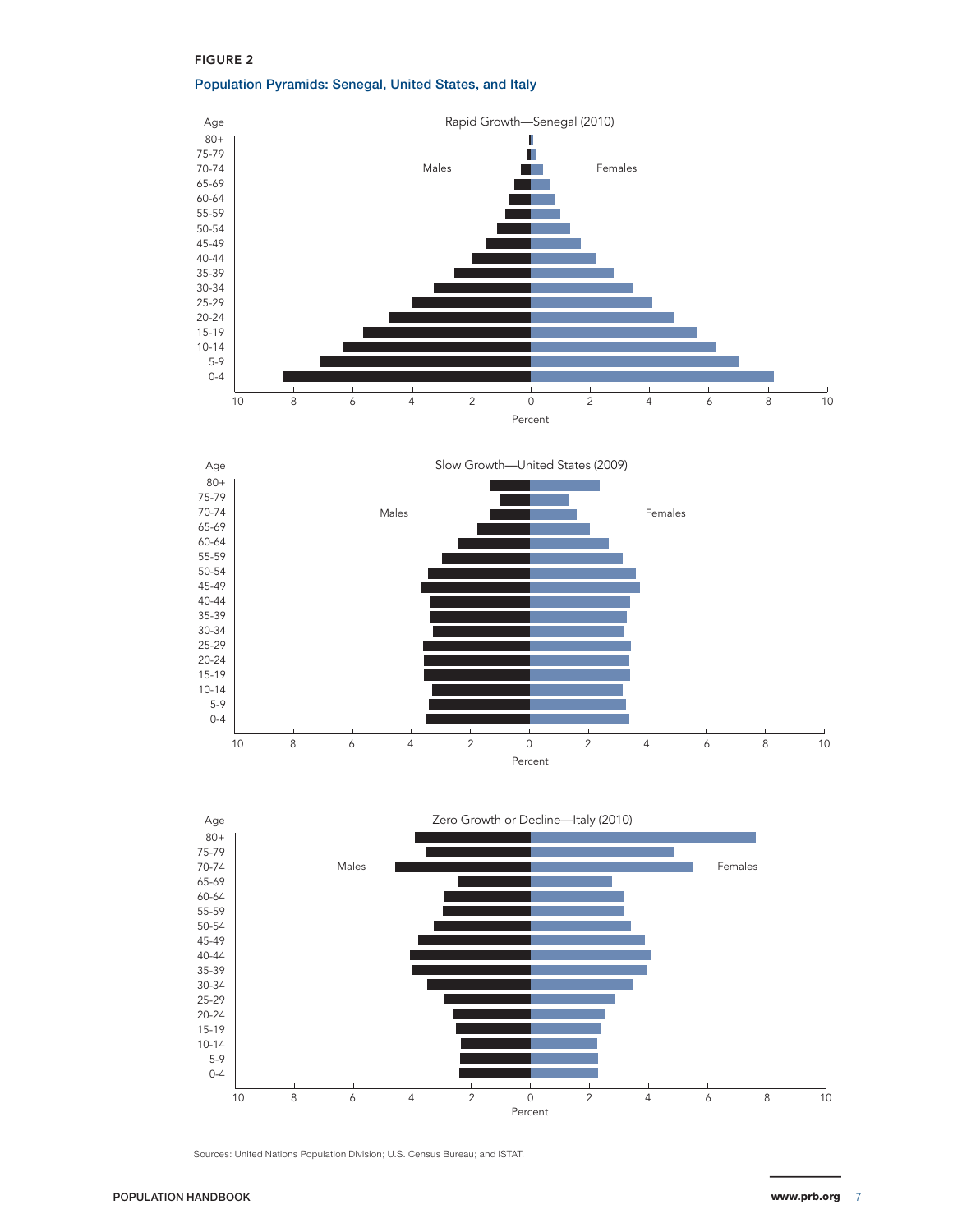Another way to compare populations is to standardize their overall rates by applying one country's agespecific death rate to the age structure of a second country. The result shows how many deaths one country would have in a year if it had the second country's age structure.

The U.S. crude death rate was 8.1 deaths per 1,000 people in 2008. Mexico's crude death rate that year was reported at 5.0. However, if Mexico's age structure had been the same as that of the United States in that year, Mexico's standardized (age-adjusted) death rate would have been 11.1, higher than in the United States.

In this example, we use the 2008 U.S. age structure as the standard; thus, the standardized U.S. death rate would remain 8.1. We could just as well use Mexico's age structure as the standard, or even use a third country's age structure.

### Age Structure and Population Growth

Along with the birth rate, age structure is the demographic "engine" that drives or retards population growth. In many developing countries, large proportions of young people virtually guarantee that population will continue to grow during periods of declining fertility and for quite some time after fertility drops to "replacement level" (2.1 children per woman). The effect of a high birth rate upon age structure can be seen in Nigeria, where women have an average of six children each. In 2010, there were about 8.2 million people ages 35 to 39 in Nigeria; but 25.8 million under age 5, and 22.0 million ages 5 to 9.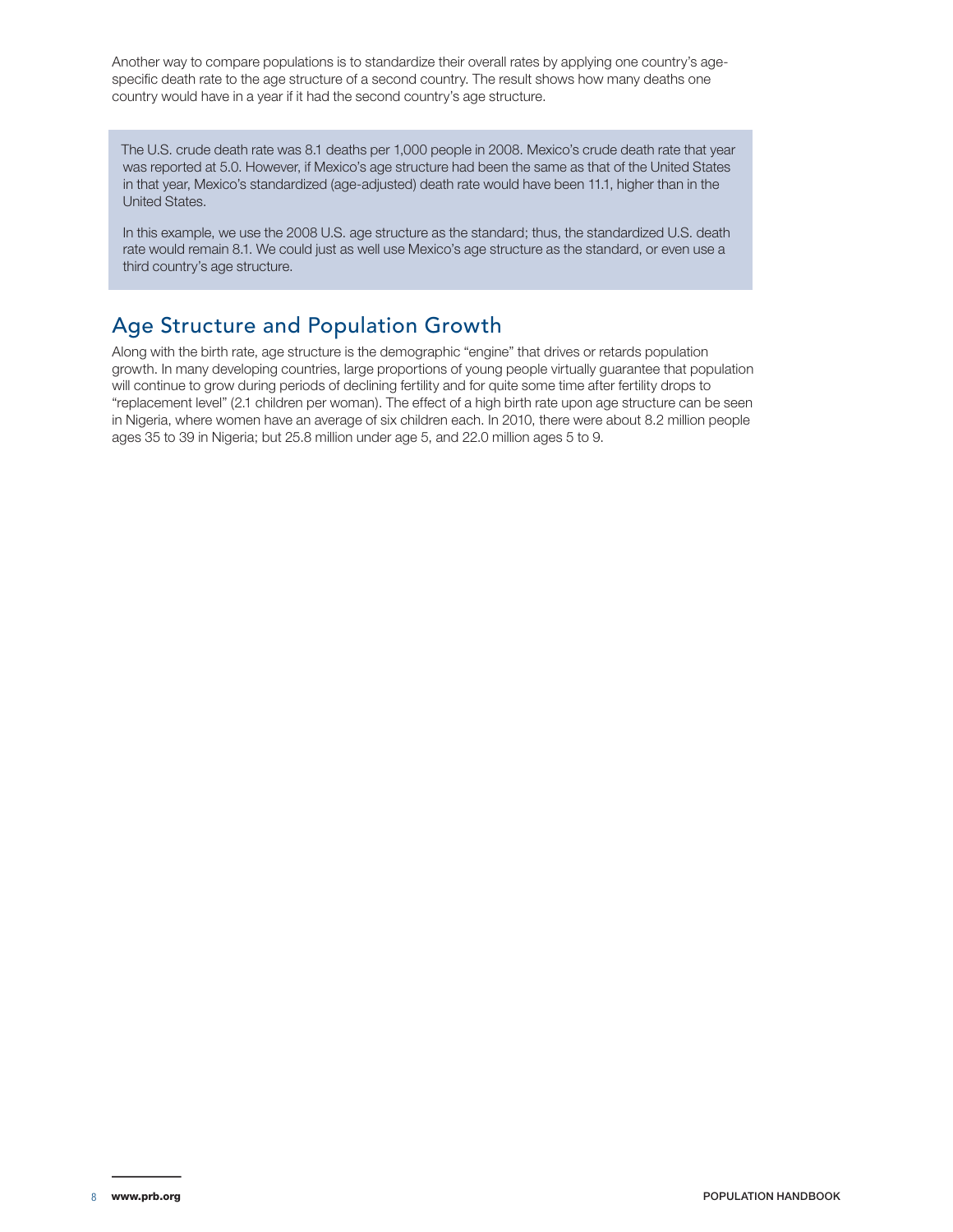# FERTILITY

Fertility refers to the number of live births women have. It differs from fecundity, which refers to the physiological capability of women to reproduce. Fertility is directly determined by a number of factors which, in turn, are affected by a great many other factors: social, cultural, environmental, economic, and health.

### Birth Rate

The birth rate (also called the crude birth rate) indicates the number of live births per 1,000 population in a given year. Most annual rates, such as the birth rate, relate demographic events to the population at midyear (July 1), which is considered to be the average population at risk of the event occurring during the year.



Around the world, birth rates vary widely. Niger's 52 per 1,000 in 2010 is a very high birth rate, while Taiwan's 8 per 1,000 in 2009 is very low.

Births are only one component of population change, and the birth rate should not be confused with the growth rate, which includes all components of change.

### General Fertility Rate

The general fertility rate (also called the fertility rate) is the number of live births per 1,000 women ages 15 to 49 in a given year.

The general fertility rate is a somewhat more refined measure than the birth rate because it relates births to the age-sex group at risk of giving birth (usually defined as women ages 15 to 49). This limitation helps eradicate distortions that might arise because of different age and sex distributions among populations. Thus, the general fertility rate is a better basis to compare fertility levels among populations than are changes in the crude birth rate.



There were 91 births per 1,000 women ages 15 to 49 in Egypt in 2010.

Zambia's general fertility rate from 2004 to 2007 was 214 live births per 1,000 women ages 15 to 49 one of the highest in the world. Taiwan's rate of 36 per 1,000 women in 2009 was one of the lowest in the world.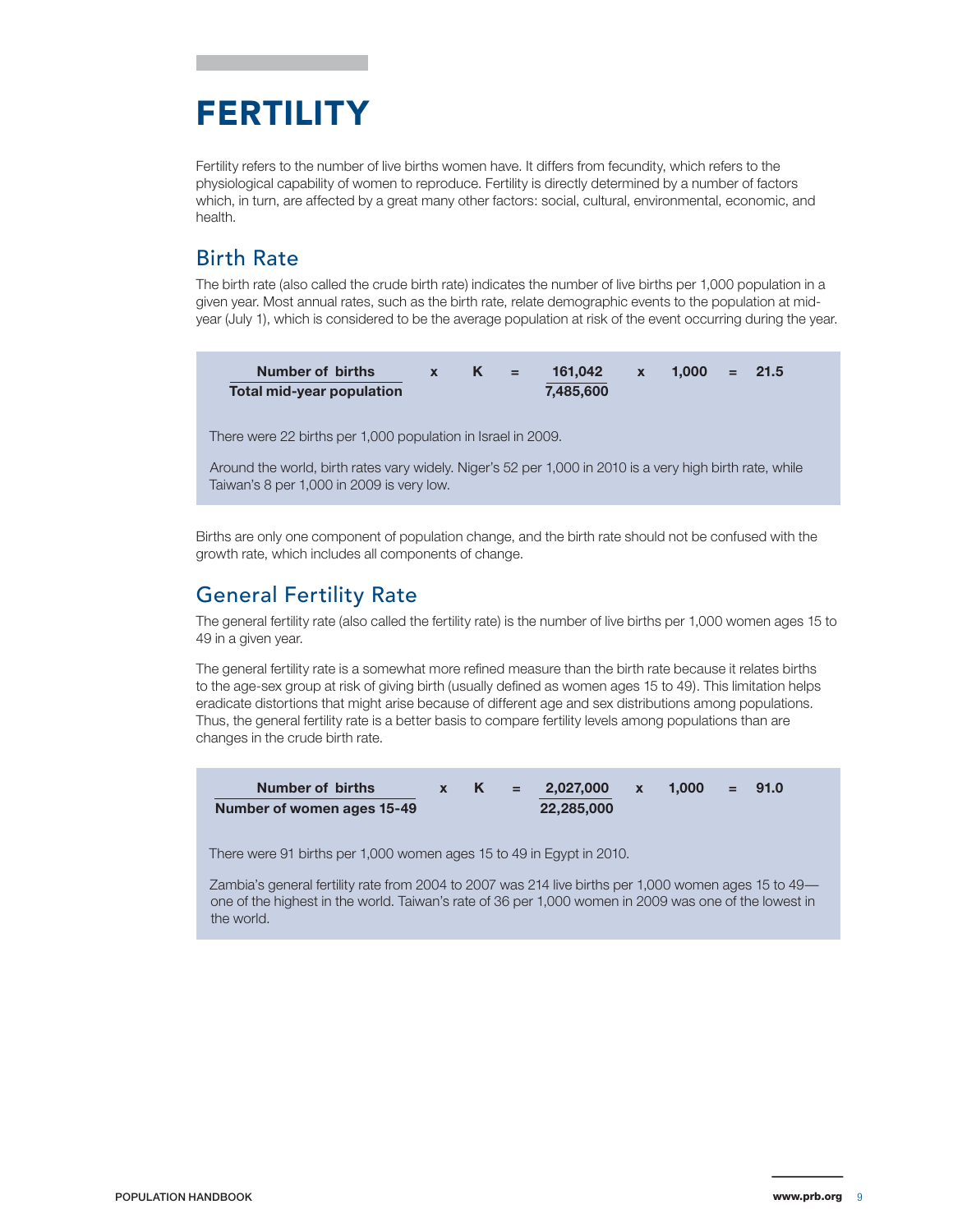### Age-Specific Fertility Rate

Fertility rates can also be calculated for specific age groups to see differences in fertility behavior or to compare over time.

| Number of births to women ages 20-24 $\times$ K = 1,052,184 $\times$ 1,000 = 103.0 |  |            |  |  |
|------------------------------------------------------------------------------------|--|------------|--|--|
| Number of women ages 20-24                                                         |  | 10,215,000 |  |  |

In the United States in 2008, there were 103 live births for every 1,000 women ages 20 to 24.

In Tanzania from 2007 to 2010, there were 260 live births per 1,000 women ages 20 to 24. From 2006 to 2009, the rate was 163 for Guyana; in 2008, the rate was 38 for Japan.

Compare the fertility rates for women in the United States in the different age groups and time periods in the table below.

| LIVE BIRTHS PER 1,000 WOMEN AGES 20-34 BY AGE GROUP, 1970 TO 2008 |                          |                          |                          |  |  |  |  |  |  |
|-------------------------------------------------------------------|--------------------------|--------------------------|--------------------------|--|--|--|--|--|--|
| <b>YEAR</b>                                                       | <b>AGES</b><br>$20 - 24$ | <b>AGES</b><br>$25 - 29$ | <b>AGES</b><br>$30 - 34$ |  |  |  |  |  |  |
| 1970                                                              | 167.8                    | 145.1                    | 73.3                     |  |  |  |  |  |  |
| 1976                                                              | 110.3                    | 106.2                    | 53.6                     |  |  |  |  |  |  |
| 1985                                                              | 108.3                    | 111.0                    | 69.1                     |  |  |  |  |  |  |
| 1995                                                              | 107.5                    | 108.8                    | 81.1                     |  |  |  |  |  |  |
| 2008                                                              | 103.0                    | 115.1                    | 99.3                     |  |  |  |  |  |  |

In the United States in 1976, birth rates were at an all-time low. The total fertility rate reached its lowest point in history at 1.738 children per woman. By 2008, the total fertility rate stood at 2.085, one of the highest fertility levels among developed countries (see page 11).

### Children Ever Born

The number of "children ever born" at various ages of the mother provides one measure of a population's fertility. This measure is useful only if the age group of women considered is specified. When this measure is calculated for women ages 45 to 49, it is called the completed fertility rate; it shows how many children a certain age cohort of women who have completed childbearing actually produced during their childbearing years.

In 2006, the number of children ever born to women ages 45 to 49 averaged 7.8 in Niger and, in 2007, 1.8 in Ukraine.

Often, though, we wish to summarize what fertility is now, without waiting for the end of the childbearing years. For this purpose the total fertility rate is used.

### Total Fertility Rate

The total fertility rate (TFR) is the average number of children that would be born to a woman by the time she ended childbearing if she were to pass through all her childbearing years conforming to the agespecific fertility rates of a given year. The TFR is one of the most useful indicators of fertility because it gives the best picture of how many children women are currently having.

The TFR sums up, in a single number, the fertility of all women at a given point in time. In effect, it says: This is the total number of children a woman would have if the fertility rates for a given year applied to her throughout her reproductive life. (See table on next page for how the TFR is calculated.)

The TFR is a synthetic measure; no individual woman is very likely to pass through three decades conforming to the age-specific fertility rates of any single year. In reality, age-specific rates change and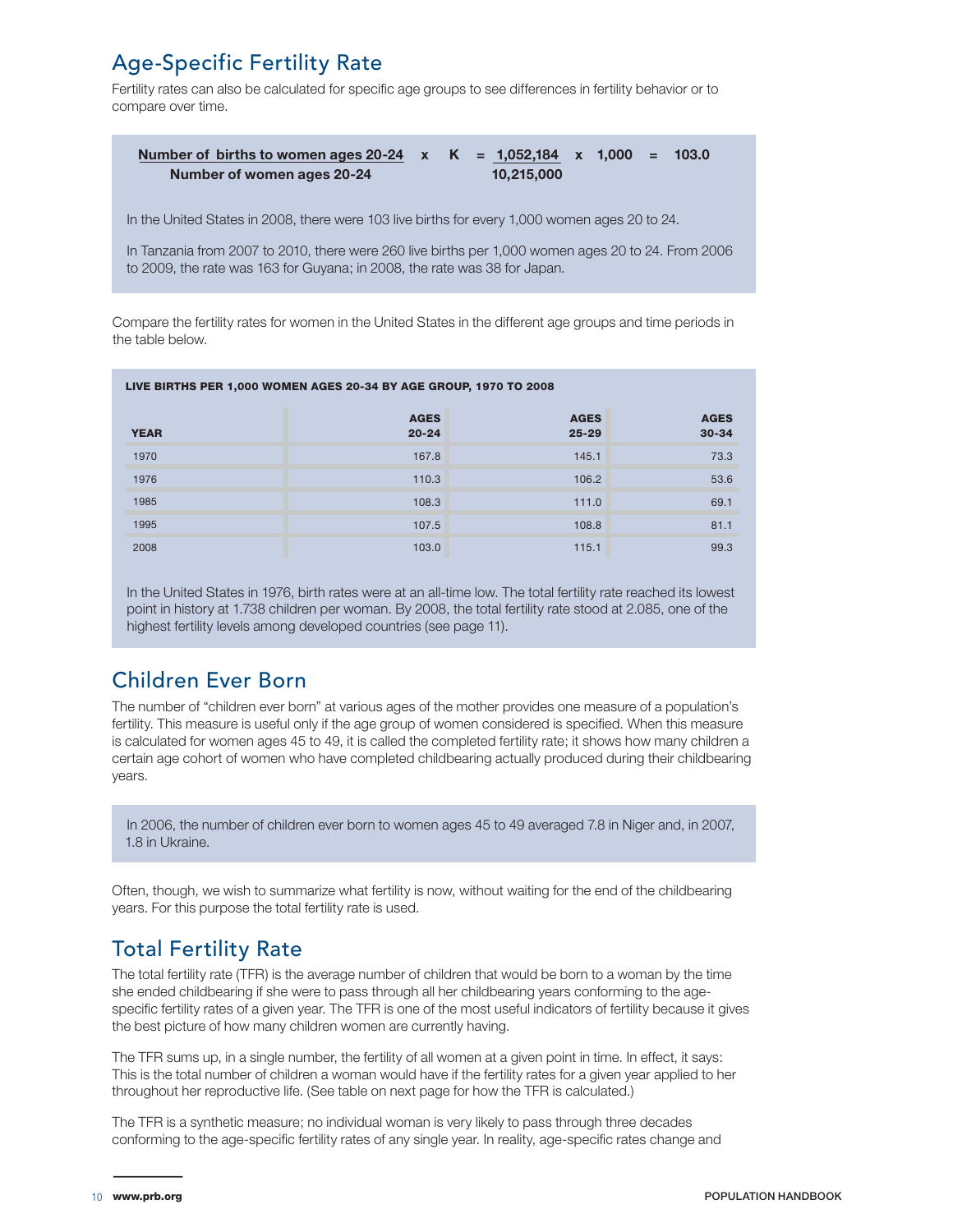fluctuate from year to year, even if only gradually. For example, women who were ages 15 to 19 in 2003 may delay childbearing longer than women ages 15 to 19 did in 1990. This delay would lower the TFR slightly in 2003, but then raise it several years later when the women began their childbearing. Thus, year-toyear fluctuations in the TFR may reflect changes in the timing of births rather than changes in the average number of children women bear.

### Calculating the Total Fertility Rate

|                     | THE UNITED STATES' TFR, 2008  |                                |                                                   |  |  |  |  |  |  |  |
|---------------------|-------------------------------|--------------------------------|---------------------------------------------------|--|--|--|--|--|--|--|
| <b>AGE OF WOMEN</b> | (1)<br><b>NUMBER OF WOMEN</b> | (2)<br><b>NUMBER OF BIRTHS</b> | (3)<br><b>AGE-SPECIFIC RATE</b><br>$(2) \div (1)$ |  |  |  |  |  |  |  |
| $15 - 19$           | 10,351,380                    | 434,758                        | 0.042                                             |  |  |  |  |  |  |  |
| $20 - 24$           | 10,215,379                    | 1,052,184                      | 0.103                                             |  |  |  |  |  |  |  |
| $25 - 29$           | 10,398,034                    | 1,195,774                      | 0.115                                             |  |  |  |  |  |  |  |
| $30 - 34$           | 9,663,798                     | 956,716                        | 0.099                                             |  |  |  |  |  |  |  |
| $35 - 39$           | 10,401,596                    | 488,875                        | 0.047                                             |  |  |  |  |  |  |  |
| $40 - 44$           | 10,597,300                    | 105,973                        | 0.01                                              |  |  |  |  |  |  |  |
| $45 - 49$           | 7,109,000                     | 7,109                          | 0.001                                             |  |  |  |  |  |  |  |
|                     |                               |                                | $Sum = 0.417$                                     |  |  |  |  |  |  |  |

**TFR = Sum of age-specific rates \* 5 = 2.09**

The rates in column (3) simulate the likelihood of a woman giving birth during each year of her childbearing years, approximating the "risk" of having a birth. Multiplying each of these rates by five provides the number of children she would have for each five-year period. Each woman is subject to the annual "risk" of a birth five times in each age group; for example, 0.103 when she is 20, 0.103 when she is 21, and so on. Summing up the rates for all age categories results in the number of children she would have by age 49—the total fertility rate.

The total fertility rate in 2008 in the United States was 2.09 births per woman (or 2,090 births per 1,000 women). So, if age-specific rates for 2008 stayed the same throughout their lives, U.S. women of childbearing age would have an average of 2.1 children each.

In some developing countries, the TFR is more than five children per woman. In most developed countries, it is below two.

#### Total Fertility Rate, Finland, 1776-2009; and United States, 1917-2008

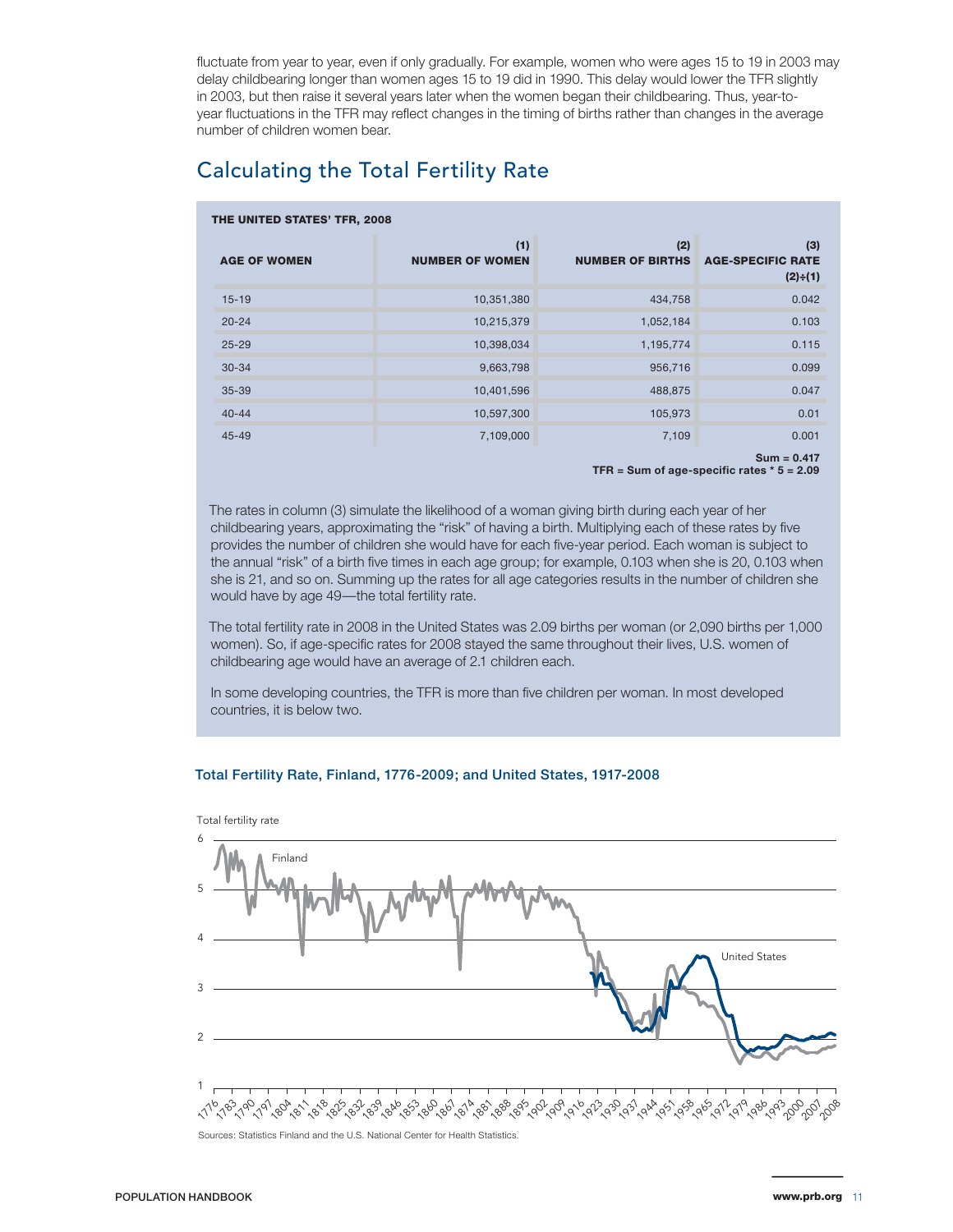### Gross Reproduction Rate

The gross reproduction rate (GRR) is the average number of daughters that would be born to a woman (or group of women) during her lifetime if she passed through her childbearing years conforming to the age-specific fertility rates of a given year. This rate is like the TFR except that it counts only daughters and literally measures "reproduction"—a woman reproducing herself by having a daughter.

### Net Reproduction Rate

The net reproduction rate (NRR) is the average number of daughters that would be born to a woman (or group of women) if she passed from birth to the rest of her life conforming to the age-specific fertility and mortality rates of a given year. This rate is like the GRR, but it is always lower because it takes into account the fact that some women will die before completing their childbearing years.

| <b>EXAMPLES OF GRR AND NRR</b> |            |            |
|--------------------------------|------------|------------|
| <b>COUNTRY, YEAR</b>           | <b>GRR</b> | <b>NRR</b> |
| Angola, 2005-2010              | 2.91       | 2.14       |
| Netherlands, 2009              | 0.87       | 0.86       |

In 2005 to 2010, Angola had a GRR of 2.91, while that of the Netherlands was 0.87. That means that, if 2005 to 2010 fertility levels were to continue, a woman in Angola would have 2.9 daughters, on average, during her lifetime. In the Netherlands, by contrast, a woman would have fewer than one daughter, on average.

In Angola, nearly one daughter would die, on average, before completing her childbearing years. In the Netherlands virtually all daughters would survive.

### Child-Woman Ratio

The child-woman ratio is the number of children under age 5 per 1,000 women of childbearing age in a given year. This measure can be calculated from national censuses or survey data, providing some information on fertility where registered birth statistics are not available.

| Number of children under age 5 x |  | $K =$ | 3.850.422 x | $1.000 = 267$ |  |
|----------------------------------|--|-------|-------------|---------------|--|
| Number of women ages 15-49       |  |       | 14.406.534  |               |  |

There were 267 children under age 5 per 1,000 women of childbearing age in France as of March 2010.

In 2010, the child-woman ratio for South Korea was 170; in Uganda it was 892.

### Replacement-Level Fertility

Replacement-level fertility is the level of fertility at which women in the same cohort have exactly enough daughters (on average) to "replace" themselves in the population. A NRR of 1.00 is equal to replacement level.

Once replacement-level fertility has been reached and remains there, births will gradually reach equilibrium with deaths, and in the absence of immigration and emigration, a population ultimately will stop growing and become stationary in both size and age structure. The time this process takes varies greatly depending upon the current age structure of the population.

Today, virtually all developed countries are at or below replacement-level fertility. In 2009, Sweden, with an NRR of 0.93, was below replacement level; still the Swedish population is growing.

The TFR can also be used to indicate replacement-level fertility by showing the average number of children sufficient to replace both parents in the population. In developed countries today, a TFR of about 2.1 is considered to be replacement level. Replacement-level TFRs higher than 2.0 (one child for each parent)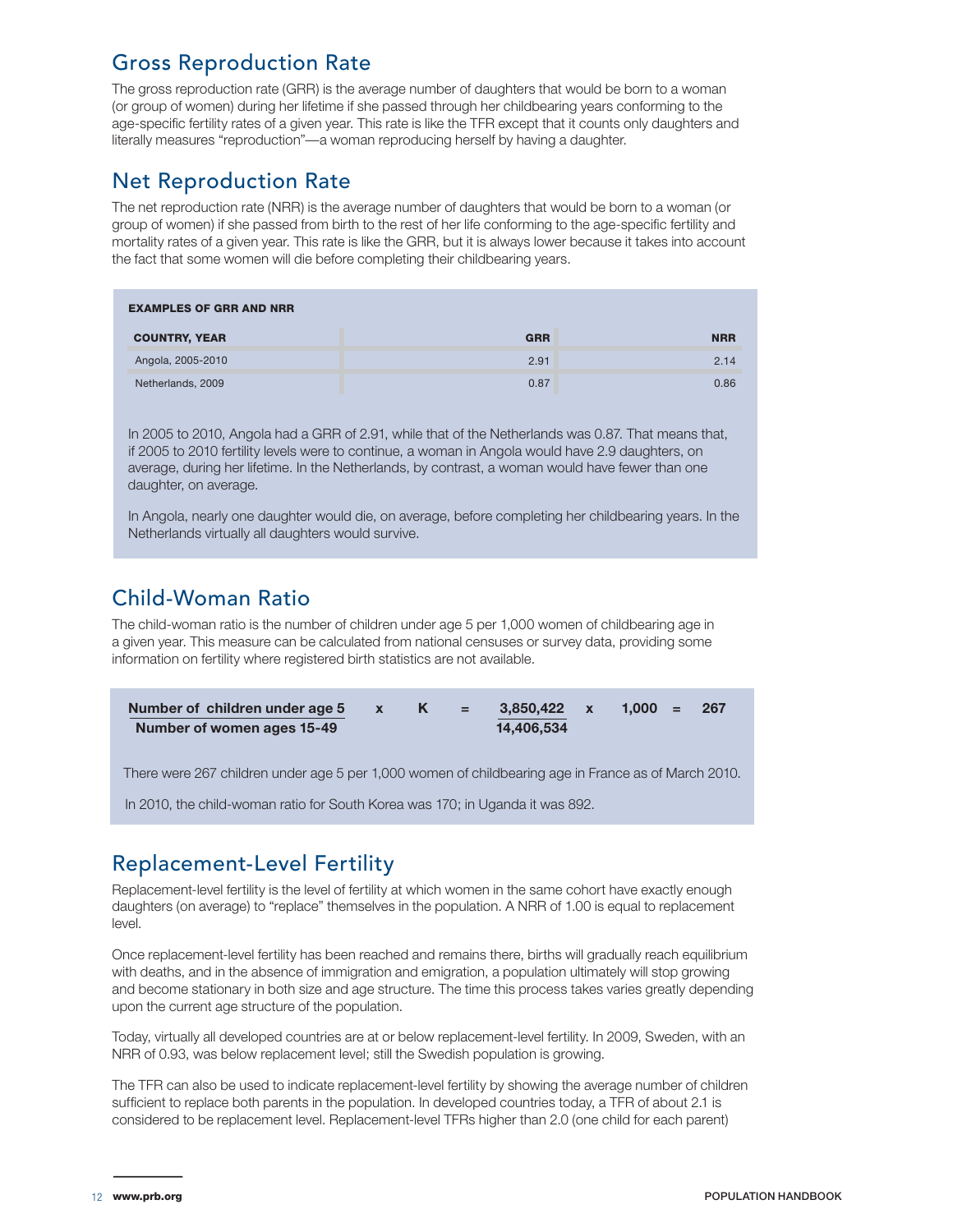are needed because there are slightly more males than females born and not all females survive to their childbearing years. In developing countries with much higher mortality rates, TFRs of more than 2.1 result in replacement-level fertility.

### Population Momentum

Population momentum refers to the tendency of a population to continue to grow after replacement-level fertility has been achieved. A population that has achieved replacement or below-replacement fertility may still continue to grow for some decades because past high fertility leads to a high concentration of people in the youngest ages. Total births continue to exceed total deaths as these youths become parents. Eventually, this large group becomes elderly and deaths increase to equal the number of births or outnumber them. Thus it may take two or three generations (50 to 70 years) before each new birth is offset by a death in the population. Although replacement-level fertility was reached in Sweden by the late 1960s, there are still about 22,000 more births than deaths each year.

### Birth Rate for Unmarried Women

The birth rate of unmarried women is the number of live births by unmarried women per 1,000 unmarried women ages 15 to 49 years in a given year. This rate indicates the number of infants born to unmarried women and should not be confused with the percentage of births to unmarried women described below.

| Number of births to unmarried women  |  | x K = 1.726.566 | $x = 1.000 = 52.5$ |  |
|--------------------------------------|--|-----------------|--------------------|--|
| Number of unmarried women ages 15-49 |  | 32,866,971      |                    |  |

There were 53 births per 1,000 unmarried women ages 15 to 44 in the United States in 2008.

### Percentage of Births Outside Marriage

The percentage of births outside marriage is the number of live births to unmarried women (never married, widowed, or divorced) per 100 total live births in a given year. This measure relates births to unmarried women to total births overall

| Number of births to unmarried women |  | x K = 1.726.566 x 100 = 40.6 |  |  |
|-------------------------------------|--|------------------------------|--|--|
| <b>Total live births</b>            |  | 4.247.694                    |  |  |

In 2008, 41 percent of births in the United States were outside marriage.

In 2009, the percentage of births outside marriage was 55.1 in Norway and 6.6 in Greece.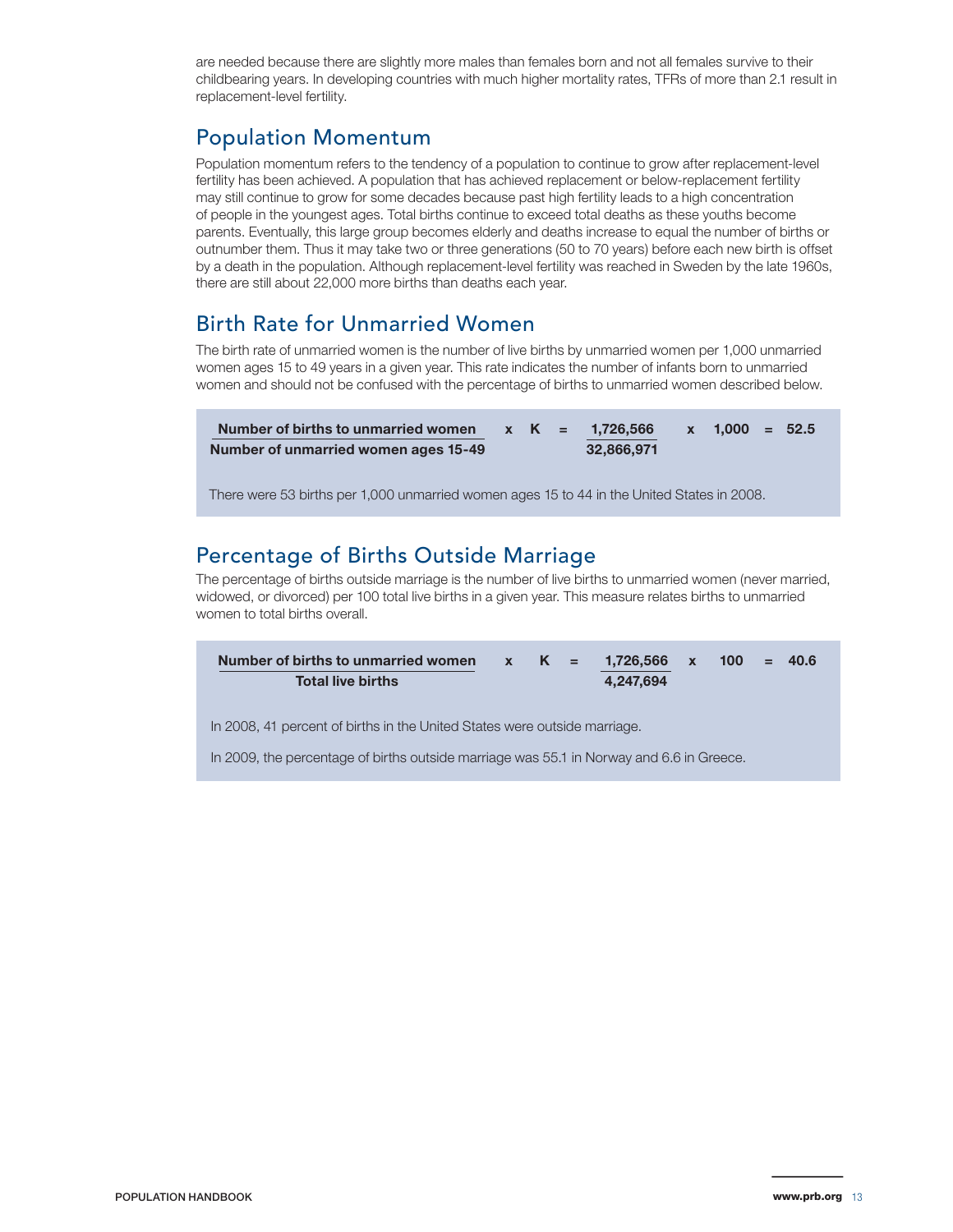# FACTORS AFFECTING FERTILITY

Fertility is affected by cultural, social, economic, and health factors. Most of these factors operate through four other factors:

- Proportion of women in sexual unions.
- Percentage of women using contraception.
- Proportion of women who are not currently fecund (primarily because of breastfeeding).
- Level of induced abortion.

Knowledge about these four factors provides clues to potential changes in fertility and aids our understanding of past change.

The proportion of women who are in union is affected by other demographic factors including the age at first marriage or union; the pervasiveness of marriage and other unions; rates of divorce, separation, and remarriage; and male mortality levels.

### Percentage of Women in Married or in Union

The percentage of women in sexual unions is sometimes approximated by the percentage of women of reproductive age who are legally married.

| Number of married women ages $15-49$ x $100 = 216,476,000$ x $100 = 74.8$ |  |             |  |  |  |
|---------------------------------------------------------------------------|--|-------------|--|--|--|
| Number of women ages 15-49                                                |  | 289,406,000 |  |  |  |

In India, 75 percent of women ages 15 to 49 were currently married in 2006.

The percentage married by age group can also be very useful for analysis. In India in 2006, 27 percent of women ages 15 to 19 were married, while 93 percent of women ages 30 to 34 were married.

In countries where consensual unions are also prevalent, they may be included with formal marriage to approximate the percentage of women in union.

### Percentage of Women Breastfeeding

The percentage of women who are breastfeeding is helpful in determining the number of women who are at risk of pregnancy, because exclusive breastfeeding of an infant can lengthen the period of time before menstruation resumes.

| Number of women with infants<br>under age 1 who are breastfeeding |  | $x = 100 = 6.120.000 \times 100 =$ |  | 95.6 |
|-------------------------------------------------------------------|--|------------------------------------|--|------|
| Number of women with infants under age 1                          |  | 6.400.000                          |  |      |

Virtually all of Nigerian women surveyed in 2008 who had an infant under age 1 were breastfeeding.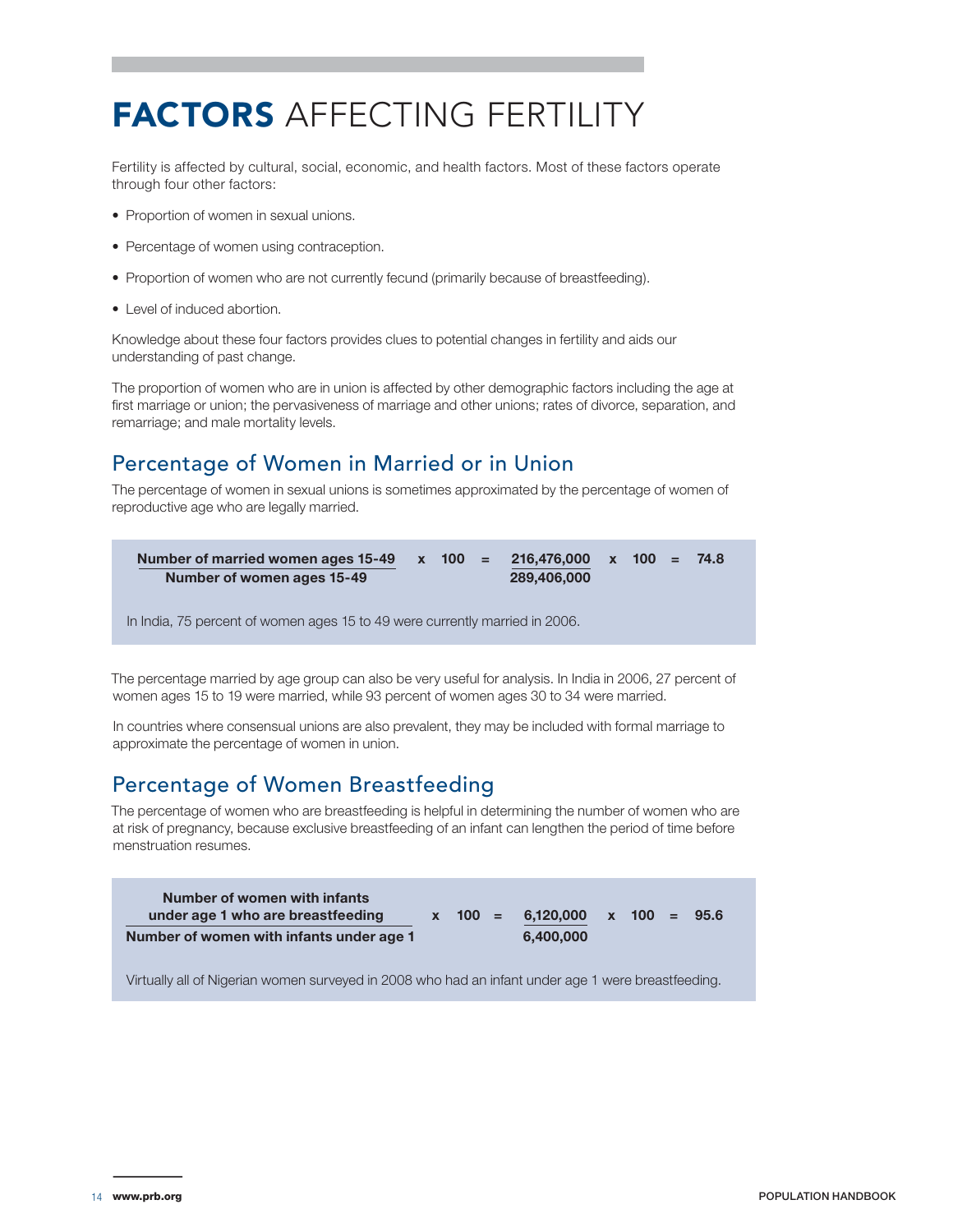### Contraceptive Prevalence Rate

The contraceptive prevalence rate is the number of women of reproductive age who are using contraception per 100 women of reproductive age. This measure provides an indication of the number of women who have a lower risk of conception at a given time. This measure may be calculated for all women or subpopulations such as married women, unmarried women, or women who are sexually active. It is usually published for all contraceptive methods including modern methods (the pill, the condom), and "traditional" methods (withdrawal, natural methods).

| Number of married women            |         |           |              |         |      |
|------------------------------------|---------|-----------|--------------|---------|------|
| ages 15-49 using contraception     | $100 =$ | 885.000   | $\mathbf{X}$ | $100 =$ | 60.6 |
| Number of married women ages 15-49 |         | 1.460.000 |              |         |      |

In Bolivia in 2008, the contraceptive prevalence rate for all methods among currently married women ages 15 to 49 was 61 percent, whereas the modern method contraceptive prevalence rate for married women was 35 percent.

Women's use of contraception ranges from less than 20 percent in many African countries to 75 percent or more in many European countries, Australia, Brazil, and a few countries in East and Southeast Asia.

### Abortion Rate



The abortion rate is the number of induced abortions per 1,000 women of reproductive age in a given year. This rate should not be confused with the abortion ratio, which is described below.

### Abortion Ratio

The abortion ratio is the number of abortions per 1,000 live births in a given year. This ratio should not be confused with the abortion rate, described above.

| <b>Number of abortions</b><br>Number of live births                 | $x = K$ | 43.181<br>96.442 | $\mathbf{X}$ | $1.000 =$ | 447.7 |  |
|---------------------------------------------------------------------|---------|------------------|--------------|-----------|-------|--|
| In 2008, there were 448 abortions in Hungary per 1,000 live births. |         |                  |              |           |       |  |

In 2009, the abortion ratio in Russia was 734. In Italy in 2007, it was 222.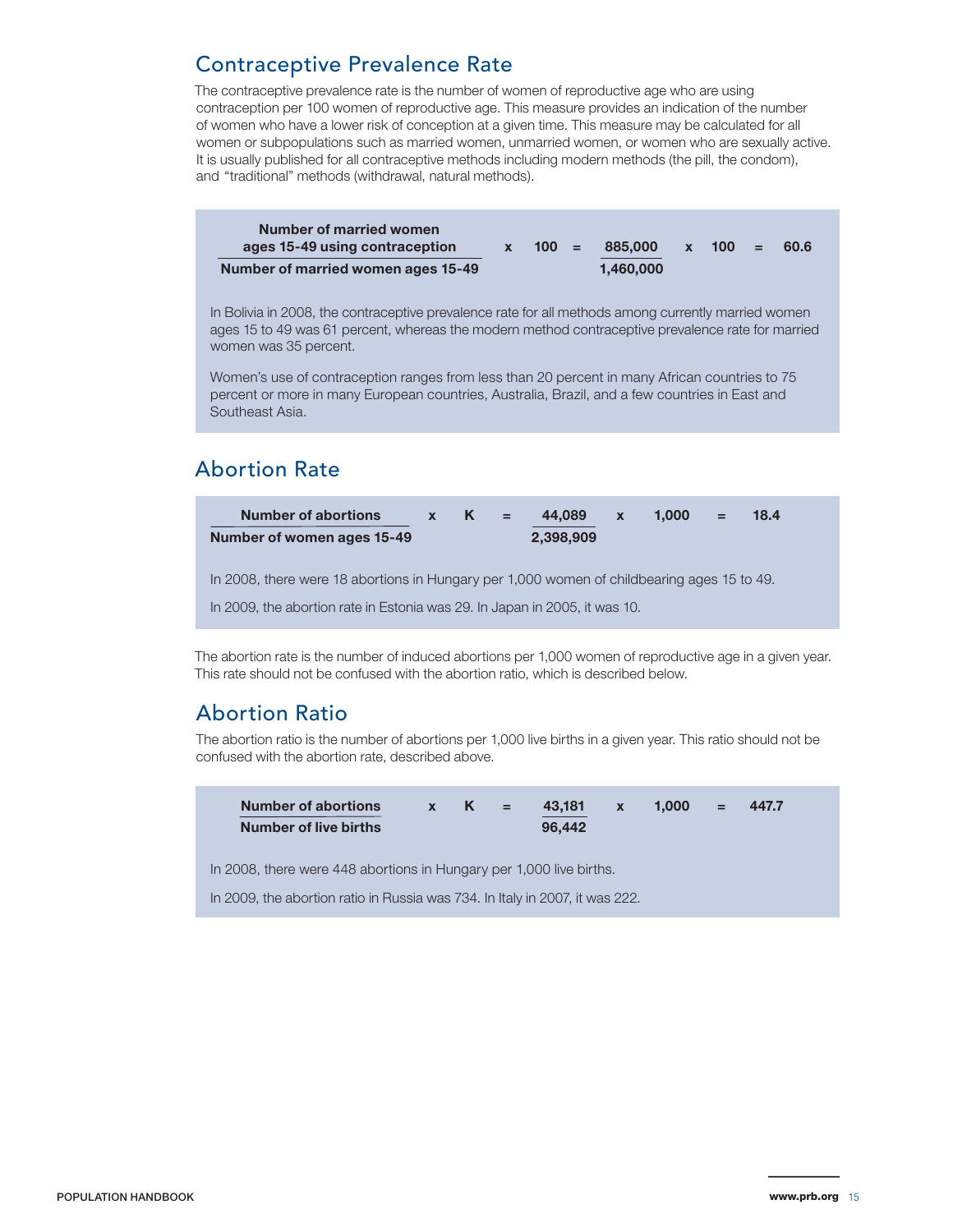# MORTALITY

Mortality refers to deaths that occur within a population. The probability of dying during a given time period is linked to many factors, such as age, sex, race, occupation, and economic status. The incidence of death can reveal much about a population's standard of living and health care.

### Death Rate

The death rate (also called the crude death rate) is the number of deaths per 1,000 population in that population in a given year.

| <b>Number of deaths</b> |  | $\mathcal{L} = \mathcal{L}$ | 8.504.709     | 1.000 | 7.4 |
|-------------------------|--|-----------------------------|---------------|-------|-----|
| <b>Total population</b> |  |                             | 1,149,285,000 |       |     |

In the 2008, the death rate in India was 7 per 1,000.

In 2009, Zambia's death rate was estimated at 16 per 1,000, while Singapore's was 4.

The crude death rate can be particularly affected by age structure. It is therefore prudent, when comparing death rates between countries, to adjust for differences in age composition before making inferences about a country's health, economic, or environmental conditions.

For example, in 2009, Sweden's crude death rate was twice as high as Panama's—10 per 1,000 compared with 5 per 1,000—despite the fact that life expectancy in Sweden was 81 years, compared with 76 for Panama. The higher Swedish rate is attributable to the differences in age composition between the two countries. In "old" Sweden, 18 percent of its population is ages 65 and older, so deaths are more likely to occur, while "young" Panama's proportion of elderly people is only 6 percent of the total population. Thus, despite Sweden's better health conditions, it has a higher proportion of deaths in the total population each year than Panama.

### Age-Specific Death Rate

Death rates can be calculated for specific age groups in order to compare mortality at different ages or at the same age over time. Comparisons also can be made between countries or areas.

Because mortality varies greatly by sex and race, age-specific death rates are often given separately for males and females and for different racial groups in a population.

| Deaths of population ages 15-24 x<br><b>Population ages 15-24</b>                               | K<br>$\equiv$ | 32,208<br>42,546,900 | $\mathbf{x}$ | 1.000 | 0.8 |
|-------------------------------------------------------------------------------------------------|---------------|----------------------|--------------|-------|-----|
| In the United States in 2008, the age-specific death rate for ages 15 to 24 was 0.8 per 1,000.  |               |                      |              |       |     |
| By comparison, Puerto Rico's 2008 age-specific death rate for ages 75 to 84 was 50.2 per 1,000. |               |                      |              |       |     |
|                                                                                                 |               |                      |              |       |     |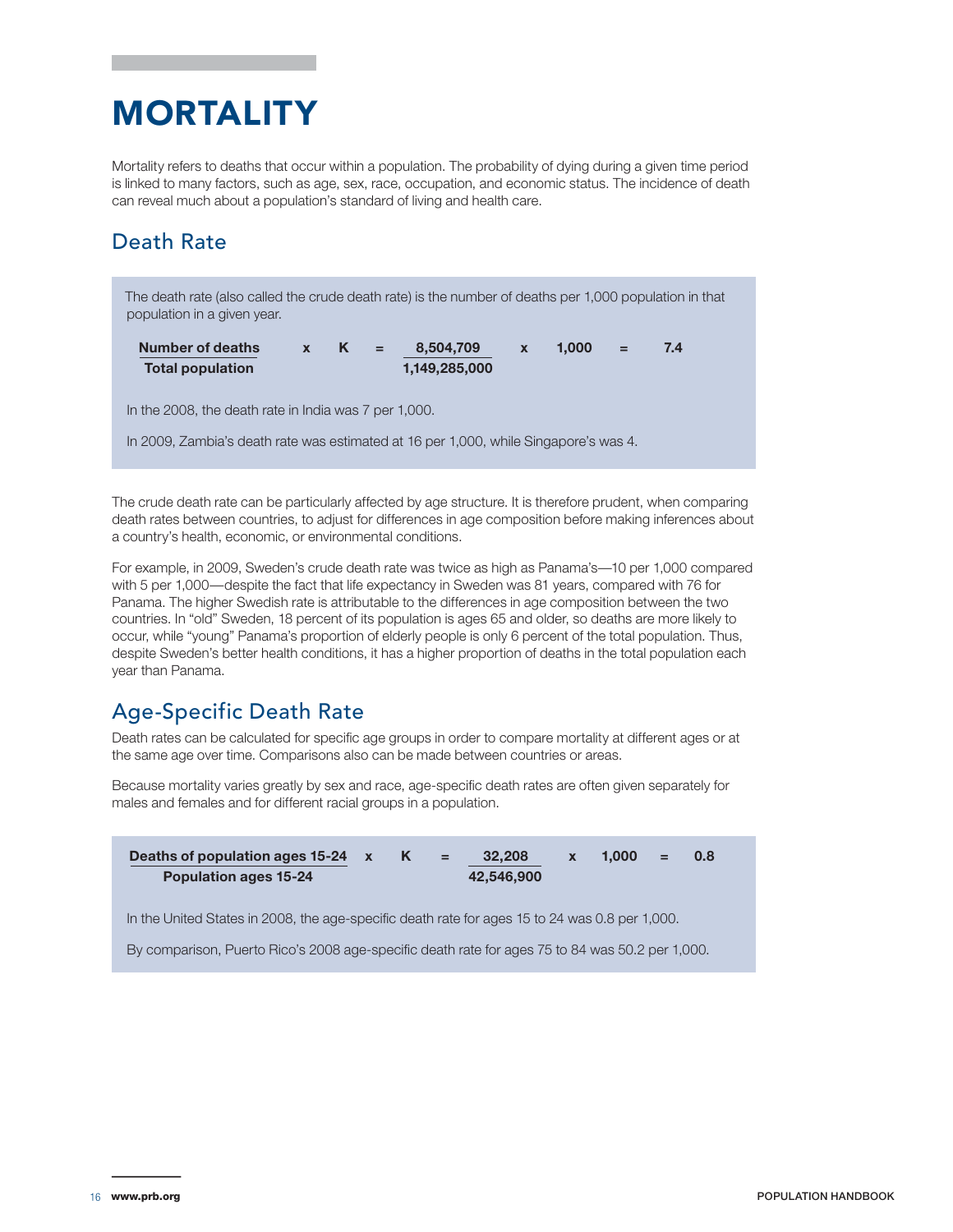#### Age-Specific Death Rates, Gambia and Lesotho, 2008



Source: World Health Organization.

### Cause-Specific Death Rate

Cause-specific death rates are usually expressed in deaths per 100,000, because for most causes of death, the rates of occurrence are very low.





#### Life Expectancy at Birth in Lesotho: With and Without the Effect of HIV/AIDS, 2050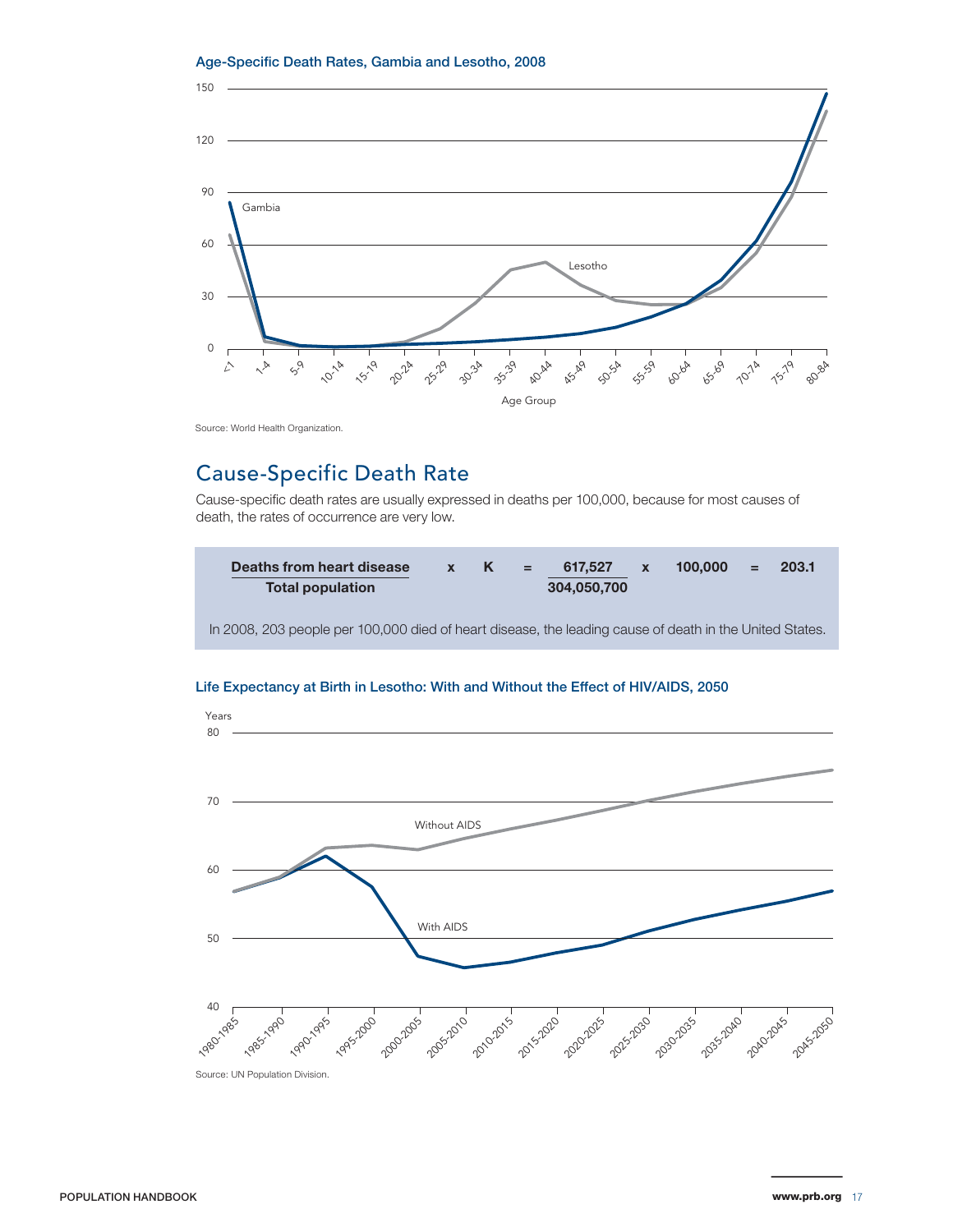### Proportion Dying From a Specific Cause

Deaths from a specific cause can be expressed as a percentage of all deaths.

| Number of deaths from heart disease $x$ K = 617,527 $x$ 100 =<br><b>Total deaths</b> |  | 2.472.699 |  | -25.0 |  |
|--------------------------------------------------------------------------------------|--|-----------|--|-------|--|
| In 2008, 25 percent of all deaths in the United States were from heart disease.      |  |           |  |       |  |

The causes of death vary greatly from population to population and from period to period and are influenced by many factors, including health and environmental conditions. In 1900 in the United States, the pneumonia-bronchitis-influenza class of diseases was the leading cause of death, accounting for 17.2 percent of all deaths, while heart disease accounted for 7.1 percent of all deaths. By 2008, however, heart disease became the leading cause of death (25.0 percent of all deaths), while pneumonia-bronchitisinfluenza accounted for only 2.3 percent of deaths. The proportion of people who die from a specific cause should not be confused with the cause-specific death rate.

### Infant Mortality Rate

The infant mortality rate is the number of deaths of infants under age 1 per 1,000 live births in a given year.

| Number of deaths of infants<br>under age 1 in a given year<br>Total live births in that year                                                                                              | $\mathsf{x}$ K | $\sim$ $\approx$ | 78,400<br>3,227,000 | $\mathbf{x}$ | 1.000 | $= 24.3$ |
|-------------------------------------------------------------------------------------------------------------------------------------------------------------------------------------------|----------------|------------------|---------------------|--------------|-------|----------|
| There were 24 deaths of infants under age 1 per 1,000 live births in Brazil in 2007.                                                                                                      |                |                  |                     |              |       |          |
| In 2009, Sweden reported the world's lowest infant mortality rate, 2.2 per 1,000. An example of a high<br>national rate would be Chad's, which was estimated at 130 between 2005 to 2010. |                |                  |                     |              |       |          |

The infant mortality rate is considered a good indicator of the health status of a population.

### Maternal Mortality Ratio

The maternal mortality ratio is the number of women who die as a result of complications from pregnancy or childbearing in a given year per 100,000 live births in that year. Deaths due to complications from spontaneous or induced abortions are included.

| Number of maternal deaths<br><b>Total live births</b>                                 | $\mathbf{x}$ | $K =$ | 670<br>1.713.900 | $\mathbf{x}$ | 100.000 | $=$ 39 |  |
|---------------------------------------------------------------------------------------|--------------|-------|------------------|--------------|---------|--------|--|
| There were an estimated 39 maternal deaths per 100,000 live births in Russia in 2008. |              |       |                  |              |         |        |  |

This measure is sometimes referred to as the maternal mortality rate; it is best to specify the denominator when using either measure. A true maternal mortality rate would divide the number of maternal deaths by the number of women of childbearing age in the population.

In practice, a maternal death is most often defined as the death of a woman while pregnant or within 42 days of termination of pregnancy from any cause related to or aggravated by the pregnancy or its management, but not from accidental or incidental causes.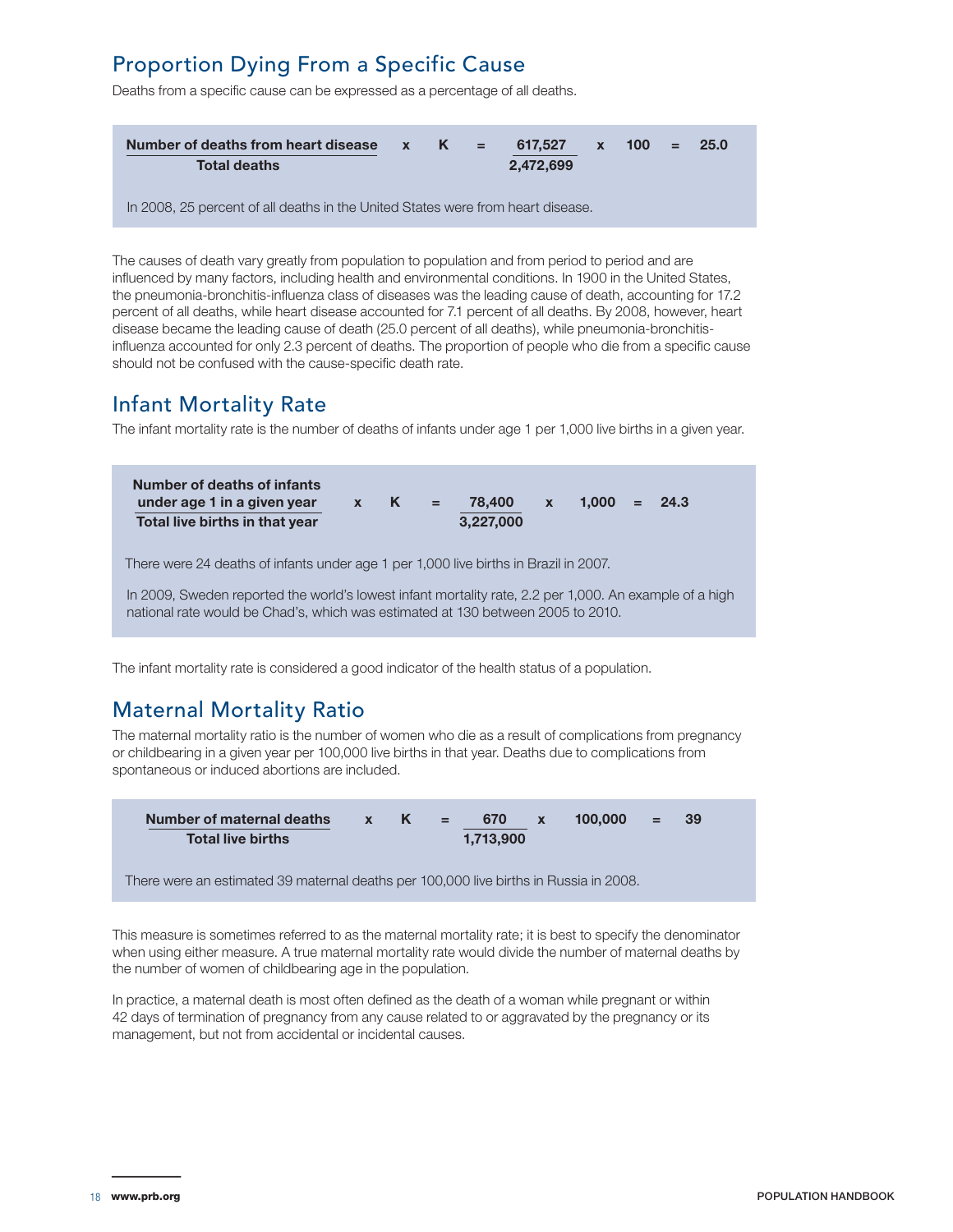### Life Expectancy

Life expectancy is an estimate of the average number of additional years a person could expect to live if the age-specific death rates for a given year prevailed for the rest of his or her life. Life expectancy is a hypothetical measure because it is based on current death rates and actual death rates change (usually improving) over the course of a person's lifetime. Each person's life expectancy changes as he or she grows older and as mortality trends change.

If the age-specific death rates between 2005 to 2010 remain unchanged, males born in Argentina during that period can expect to live 72 years at the time they are born. Females can expect to live 79 years.

Because life expectancy also differs significantly depending on sex, present age, and race, these categories are usually listed separately. Life expectancy at birth, a good indicator of current health conditions, is the most commonly cited life expectancy measure.

Life expectancies also differ widely among countries. Between 2005 and 2010, life expectancy was estimated at 48 years of age in the Democratic Republic of the Congo compared with 83 in Japan. Women in Japan enjoy the world's highest life expectancy, at 86 years in 2008.

Note that low life expectancies in developing countries are consequences of high infant mortality rates. In 2008, for example, life expectancy at birth for females in Somalia was 49 years, but if a Somali female survived to age 1, she could expect to live to age 54.

### The Life Table

The life table, one of the most powerful tools in demography, is used to simulate a population's lifetime mortality experience. It does so by taking that population's age-specific death rates and applying them to a hypothetical population of 100,000 people born at the same time. For each year in the life table, death inevitably thins the hypothetical population's ranks, until in the bottom row of statistics, even the oldest people die.

The life table below shows selected portions of an abridged life table for the United States in 2007. This table is based on death rates and is abridged to display data at 5-year age intervals rather than for single years.

### How Life Tables Work

#### Abridged Life Table for the United States, 2007

|            | (1)               | (2)              | (3)             | (4)              | (5)<br><b>PERSONS</b> | (6)                |
|------------|-------------------|------------------|-----------------|------------------|-----------------------|--------------------|
|            |                   | <b>NUMBER</b>    |                 |                  | <b>LIVING IN</b>      | <b>YEARS OF</b>    |
|            | <b>PROPORTION</b> | <b>LIVING AT</b> | <b>NUMBER</b>   | <b>PERSONS</b>   | <b>THIS AND ALL</b>   | <b>LIFE</b>        |
|            | <b>DYING IN</b>   | <b>BEGINNING</b> | <b>DYING IN</b> | <b>LIVING IN</b> | <b>SUBSEQUENT</b>     | <b>REMAINING</b>   |
|            | <b>THE AGE</b>    | OF THE AGE       | <b>THE AGE</b>  | <b>THE AGE</b>   | <b>AGE</b>            | (LIFE              |
| <b>AGE</b> | <b>INTERVAL</b>   | <b>INTERVAL</b>  | <b>INTERVAL</b> | <b>INTERVAL</b>  | <b>INTERVALS</b>      | <b>EXPECTANCY)</b> |
| $<$ 1      | 0.0068            | 100,000          | 676             | 99,406           | 7,793,477             | 77.9               |
| $1 - 5$    | 0.0011            | 99,324           | 113             | 397,024          | 7,694,071             | 77.5               |
| $5 - 10$   | 0.0007            | 99,211           | 68              | 495,870          | 7,297,047             | 73.6               |
| $10 - 15$  | 0.0008            | 99,143           | 83              | 495,563          | 6,801,177             | 68.6               |
| 65-70      | 0.0778            | 83,588           | 6,503           | 402,523          | 1,558,706             | 18.6               |
| 70-75      | 0.1190            | 77,085           | 9,175           | 363,859          | 1,156,183             | 15.0               |
| 75-80      | 0.1913            | 67,910           | 12,990          | 308,633          | 792,325               | 11.7               |
| $80+$      | 1.0000            | 54,919           | 54,919          | 483,692          | 483,692               | 8.8                |

Source: U.S. National Center for Health Statistics.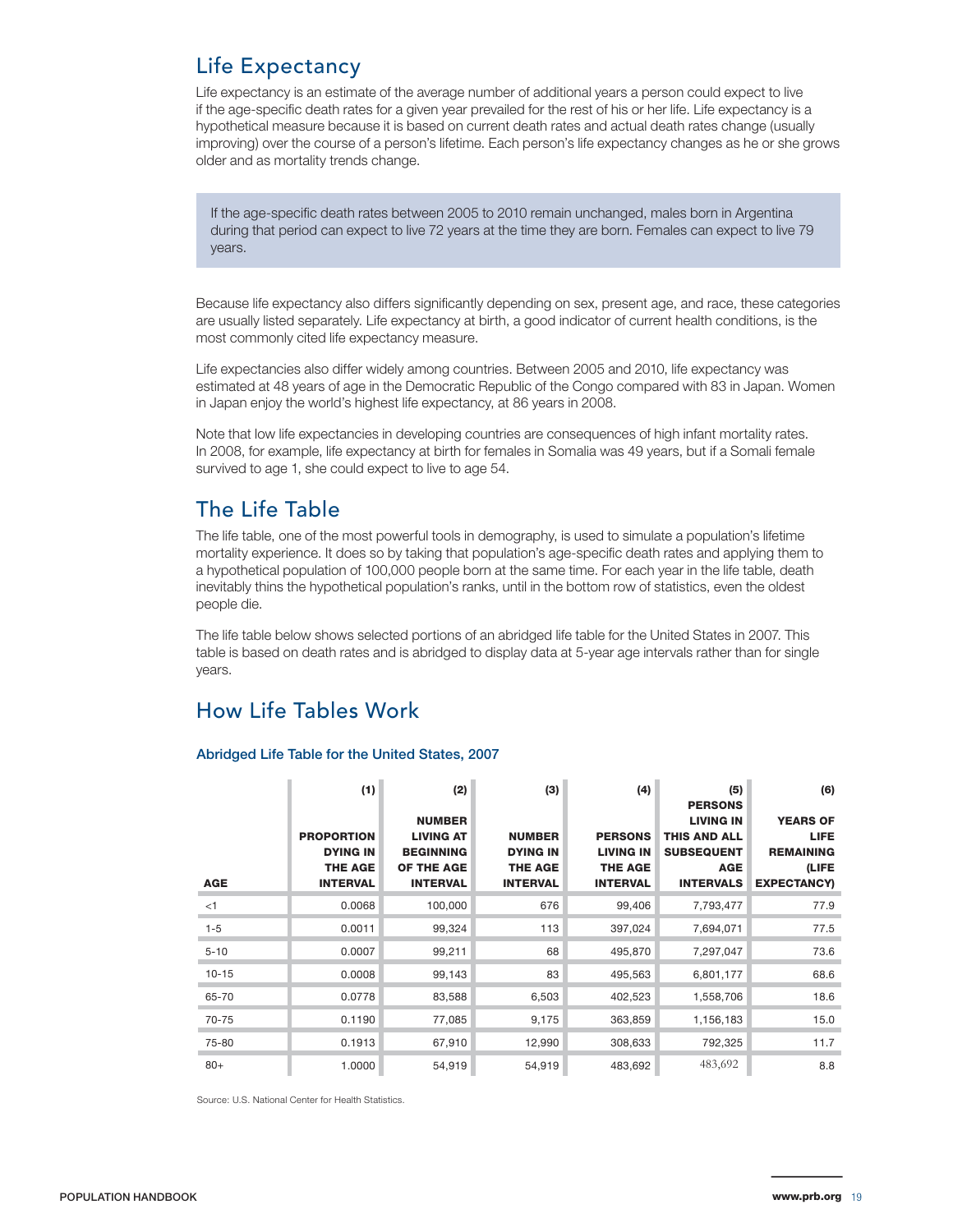**Column 1** shows the proportion of each age group dying in each age interval. These data are based on the observed mortality experience of a population.

**Column 3** includes the number who would die within each age interval.

**Column 1 x Column 2 = Column 3**

**Column 2** has the number of people alive at the beginning of each age interval, starting with 100,000 at birth. Each age group contains the population that survived from the immediately preceding group.

The total number of person-years to be lived within each age interval is contained in **Column 4**.

Life expectancy is shown in **Column 6**. The total person-years lived in a given interval plus subsequent intervals, when divided by the number of persons living at the start of that interval, equals life expectancy—the average number of years remaining for a person at a given age interval.

#### **Column 5 ÷ Column 2 = Column 6**

For example, dividing the number of person-years associated with the U.S. population who survive to age 70 (1,156,183) by the number alive at the beginning of that age interval (77,085) shows they have an additional life expectancy of 15.0 years, on average.

**Column 6** shows the total number of years of life to be shared by the population in that age interval and in all subsequent intervals. This measure takes into account the frequency of deaths for this and all intervals afterward. As age increases and the population shrinks, the total person-years that the survivors have to live also decreases.

With age, life expectancy actually rises—a kind of "bonus" for surviving. The 77,085 Americans who survive to age 70, for example, can expect to live 15 additional years, well past their life expectancy at birth of 78 years. And, during their lifetimes, death rates are expected to decline from what they were when they were born, so that life expectancy at each age would increase even more.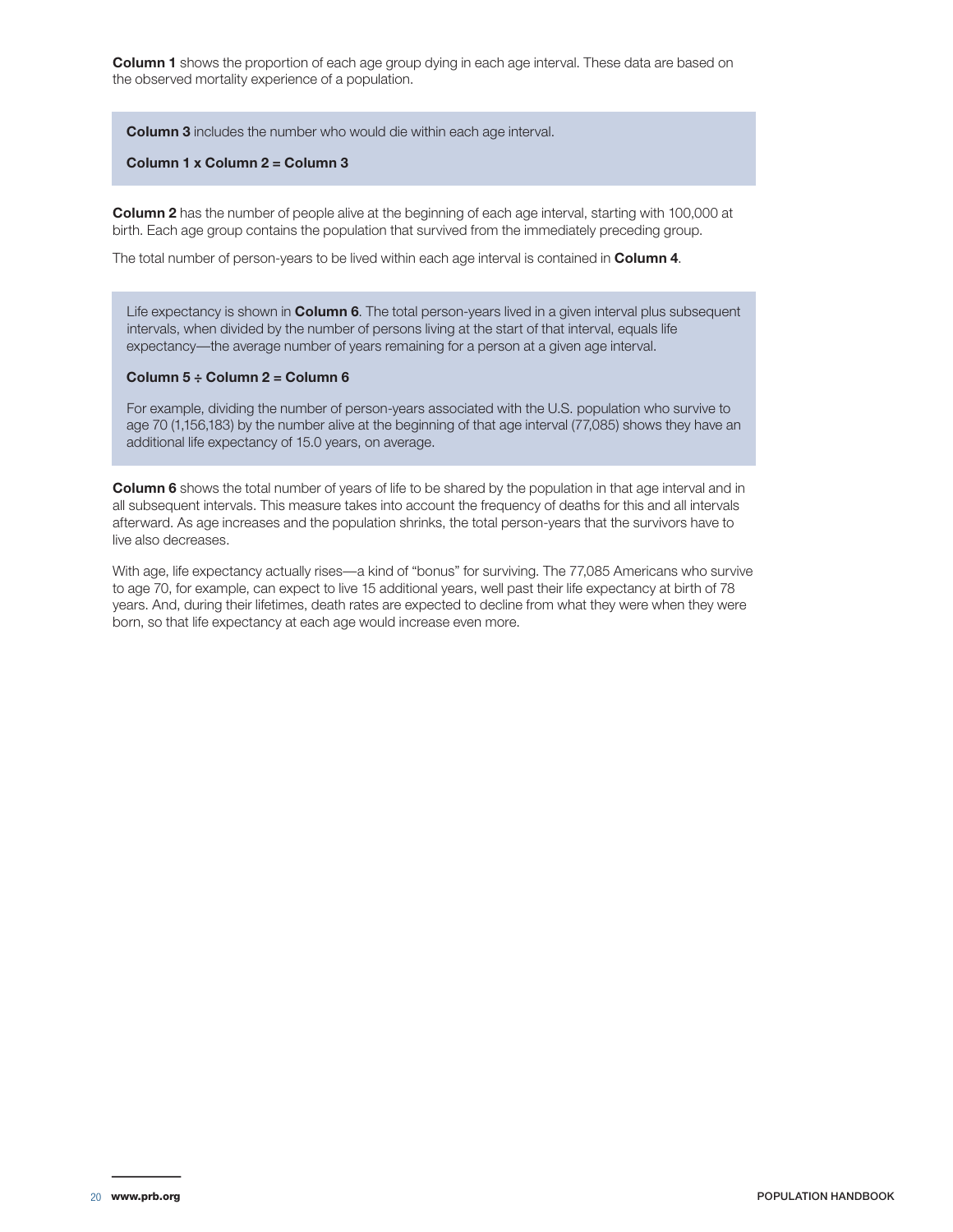# MORBIDITY

Morbidity refers to disease and illness, injury, and disability in a population. Data about the frequency and distribution of a disease can aid in controlling its spread and, in some cases, may lead to the identification of its cause.

### Incidence Rate

The incidence rate is the number of people contracting a disease during a given time period per 1,000 population at risk. The incidence rate and other morbidity rates vary so widely in magnitude that any constant may be used that expresses the rate in a clear manner (from "per 100" or "percent" to "per 100,000").

| Number of people developing                     |  |            |             |      |
|-------------------------------------------------|--|------------|-------------|------|
| tuberculosis during a given time period $x$ K = |  | 252.316    | x 100.000 = | -372 |
| <b>Population at risk</b>                       |  | 67,827,000 |             |      |

The incidence of tuberculosis in the Democratic Republic of the Congo in 2009 was 372 per 100,000 population.

### Prevalence Rate

The prevalence rate is the number of people who have a particular disease at a given point in time per 1,000 population. This rate includes all known cases that have not resulted in death, cure, or remission, as well as new cases developing during the specified period. The prevalence rate is a "snapshot" of an existing health situation; it describes the health status of a population at a point in time.

| Number of people ages<br>15-49 with HIV/AIDS<br><b>Total population ages 15-49</b>                       | $\mathbf{x}$ | $K =$ | 892,750<br>6.243,000 | $\mathbf{x}$ | 100 | - = | 14.3 |  |
|----------------------------------------------------------------------------------------------------------|--------------|-------|----------------------|--------------|-----|-----|------|--|
| The prevalence of HIV/AIDS in Zimbabwe among adults (ages 15-49) in 2009 was 14.3 per 100<br>population. |              |       |                      |              |     |     |      |  |

In 2009, the prevalence rate of HIV/AIDS for males ages 15-49 in Botswana was 20.6 percent and for females, 29.2. Corresponding rates in Argentina were 0.6 and 0.3, respectively.

### Case Rate

The case rate is the number of reported cases of a specific disease or illness per 100,000 population during a given year. The case rate is a special type of incidence rate, instead being based on the number of reported cases, which is not necessarily the number of persons contracting the disease (that is, some people may get the disease more than once).

From April 2009 to March 2010, the U.S. Centers for Disease Control and Prevention estimates that there were 19,511 cases of H1N1 flu in the United States per 100,000 population.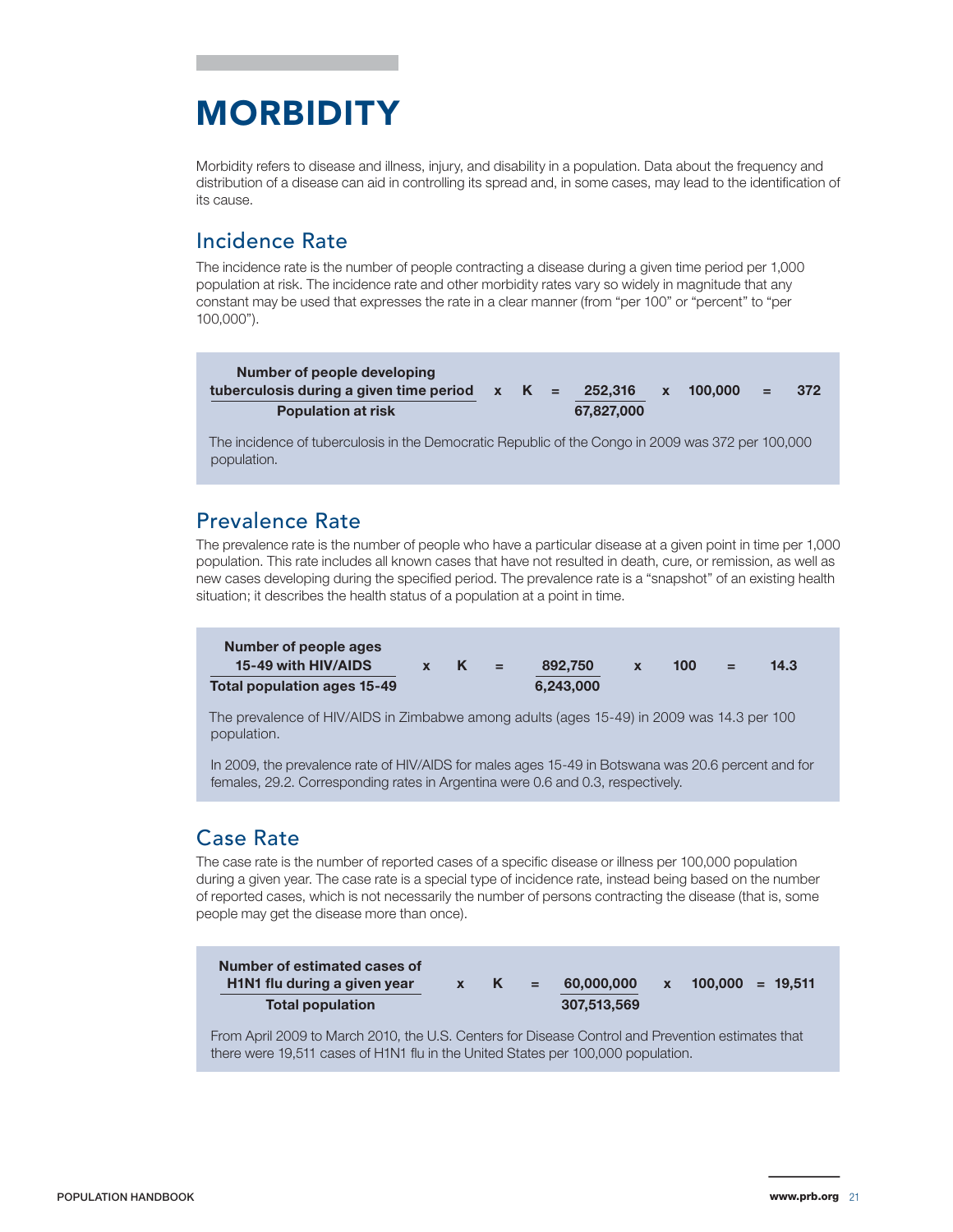### Case Fatality Rate

The case fatality rate is the proportion of people contracting a disease who die of that disease during a specified time period.

| Number of persons dying from the disease<br>Number of persons contracting<br>the disease during a period |  | 60,000,000 | $x K = 12,270 x 100,000$ | $= 20.5$ |
|----------------------------------------------------------------------------------------------------------|--|------------|--------------------------|----------|
| From April 2009 to March 2010, the U.S. Centers for Disease Control and Prevention estimates that        |  |            |                          |          |

there were 12,270 deaths from H1N1 flu in the United States, or 21 deaths for every 100,000 cases.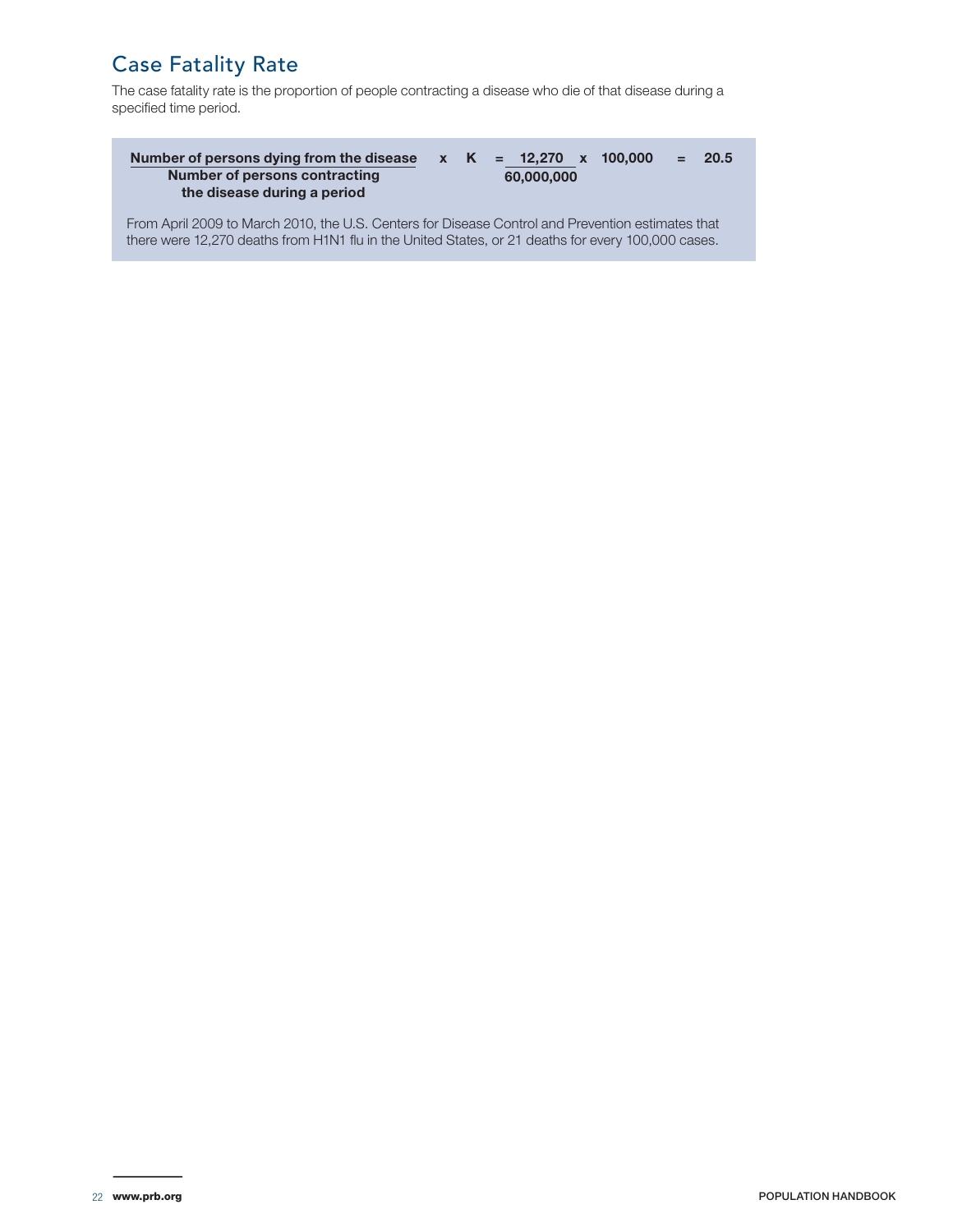# NUPTIALITY

Nuptiality refers to marriage as a population phenomenon, including the rate at which it occurs, the characteristics of people united in marriage, and the dissolution of such unions (through divorce, separation, widowhood, and annulment).

### Marriage Rate

The marriage rate (also called the crude marriage rate) is the number of marriages per 1,000 total population in a given year. This rate is calculated using the number of marriages—not the number of people getting married—and includes both first marriages and remarriages.



In 2009, the crude marriage rate in Japan among Japanese nationals was 5.6 per 1,000 population. In Panama, it was 3.4 and in Jordan it was 10.4 in 2008.

### Median Age at First Marriage

Half the people marrying for the first time in a given year got married before the median age, half after. The median age at first marriage is usually computed separately for males and females, because females typically marry at younger ages. The median age at first marriage has an effect on a population's fertility. The significance of this factor depends on the extent to which childbearing is limited to marriage.

In 2009, the median age at first marriage in France was 31.7 years for males and 29.8 for females. In 1990, it had been 27.6 for males and 25.6 for females.

Median age at first marriage varies widely. In Niger in 2006, median age at first marriage was 16 for females and 23 for males. In India, between 2005 and 2006, it was 23 for males and 17 for females.

### Divorce Rate

The divorce rate (or crude divorce rate) indicates the number of divorces per 1,000 population in a given year. This rate is calculated using the number of divorces—not the number of people getting divorced.

| <b>Number of divorces</b> |  | $\mathbf{v} = \mathbf{v}$ | 253.400     | 1.000 | $\mathbf{v} = \mathbf{v}$ | 2.0 |
|---------------------------|--|---------------------------|-------------|-------|---------------------------|-----|
| <b>Total population</b>   |  |                           | 126,375,000 |       |                           |     |

In 2009, the crude divorce rate in Japan among Japanese nationals was 2.0 per 1,000 population. In Panama, it was 0.9 and in Jordan it was 2.2 in 2008.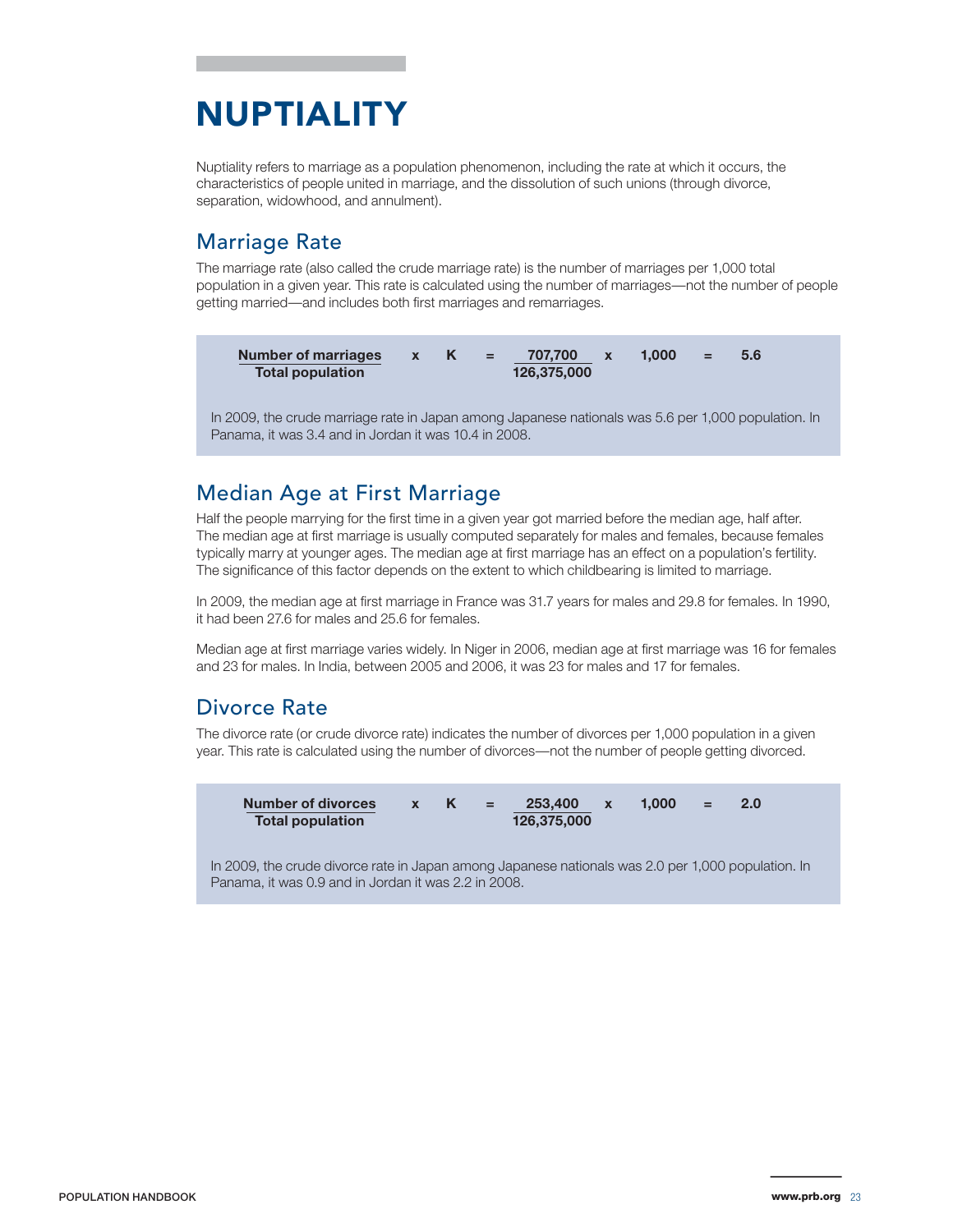# MIGRATION

Migration is the geographic movement of people across a specified boundary for the purpose of establishing a new permanent or semipermanent residence. Along with fertility and mortality, migration is a component of population change. The terms "immigration" and "emigration" are used to refer to moves between countries (international migration). The parallel terms "in-migration" and "out-migration" are used for movement between areas within a country (internal migration).

### Immigration Rate

The immigration rate is the number of immigrants arriving at a destination per 1,000 population at that destination in a given year.

| <b>Number of immigrants</b><br>Total mid-year population at destination | $\mathbf{x}$ | $\sim$ K $\sim$ | $\equiv$ . | $65.210 \times$<br>4.825.552 | 1.000 | $= 13.5$ |
|-------------------------------------------------------------------------|--------------|-----------------|------------|------------------------------|-------|----------|
| In 2009, the Norwegian immigration rate was 13.5 per 1,000 residents.   |              |                 |            |                              |       |          |

In some countries, immigration plays a significant role in population growth. In Sweden in 2009, 66 percent of all population growth was a result of immigration.

### Emigration Rate

The emigration rate is the number of emigrants departing an area of origin per 1,000 population at that area of origin in a given year.

| <b>Number of emigrants</b>          |  | $x \quad K = 26,576 \quad x \quad 1,000 = 5.5$ |  |  |  |
|-------------------------------------|--|------------------------------------------------|--|--|--|
| Total mid-year population at origin |  | 4.825.552                                      |  |  |  |

In 2009, the Norwegian emigration rate was 5.5 emigrants per 1,000 residents.

### Net Migration Rate

The net migration rate shows the net effect of immigration and emigration on an area's population, expressed as an increase or decrease per 1,000 population of the area in a given year.

| Number of immigrants<br>- Number of emigrants | $\mathbf{x}$ | $K =$ | 65.210 - 26.576 | $\mathbf{x}$ | 1.000 | <b>The Common Section</b> | $+8.0$ |
|-----------------------------------------------|--------------|-------|-----------------|--------------|-------|---------------------------|--------|
| Total mid-year population                     |              |       | 4.825.552       |              |       |                           |        |

In 2009, Norway experienced a net increase of 8.0 persons per 1,000 population through migration.

In 2010, Australia had a net migration rate of 11.0 per 1,000 population; the United States' rate was 2.8; while Bulgaria had a net migration rate of -2.1 per 1,000 in 2009 (the net result was a loss of 2.1 persons per 1,000 population due to migration).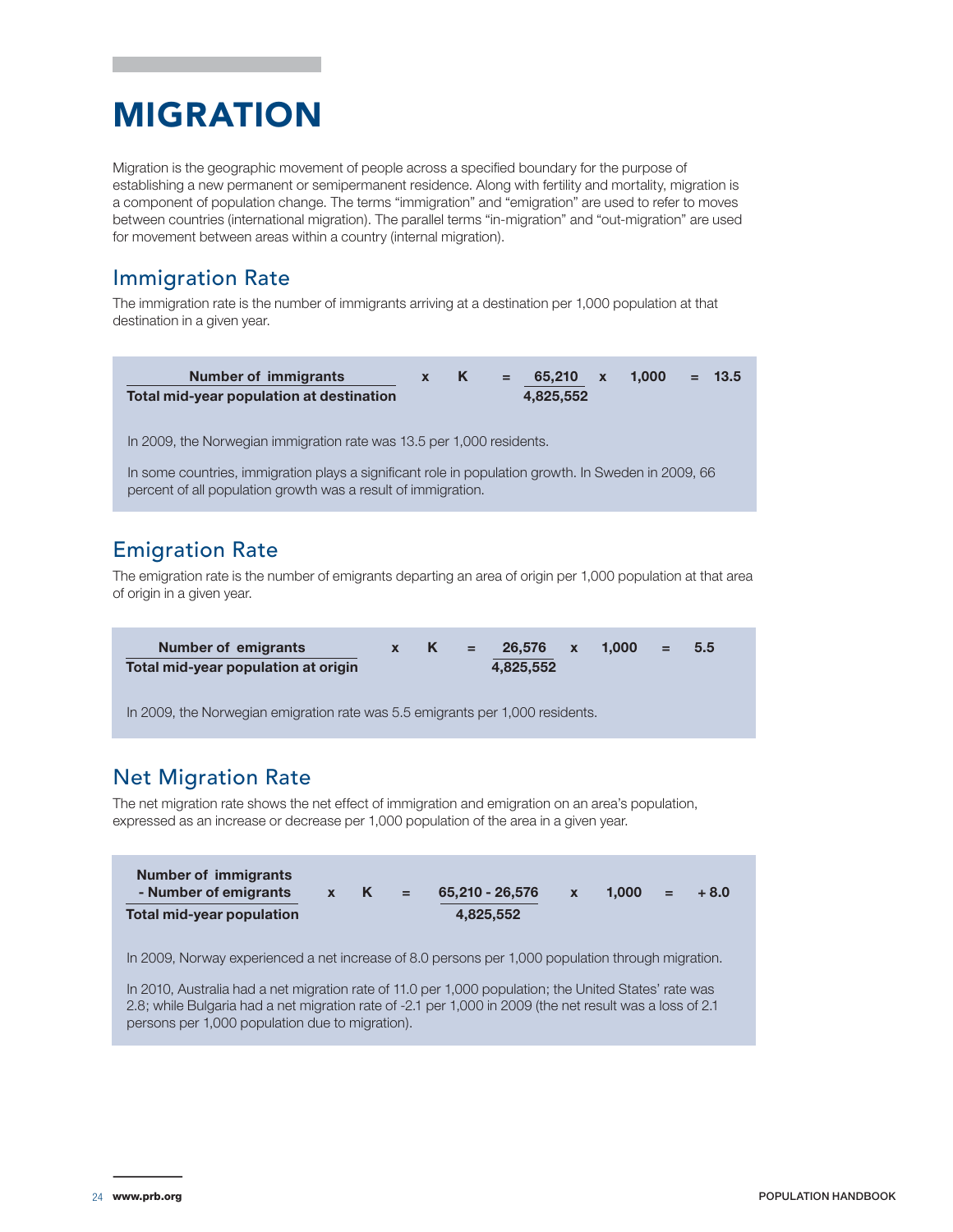### Net Migration

The net effect of immigration and emigration on an area's population (increase or decrease) is referred to as net migration.

| Net international immigration |           | Net domestic migration $=$ Change due to migration |
|-------------------------------|-----------|----------------------------------------------------|
| 165,600                       | $-98.798$ | 66,802                                             |

In the year ending July 1, 2009, the U.S. state of California had a net international immigration of +165,600 but it had a net outflow of -98,798 to the rest of the country. The state's gain in population due to migration was +66,802.

### Domestic Net Migration

Subnational areas, such as U.S. states, can grow or decline both by international immigration balances and by exchange of population with the remainder of the country (domestic migration).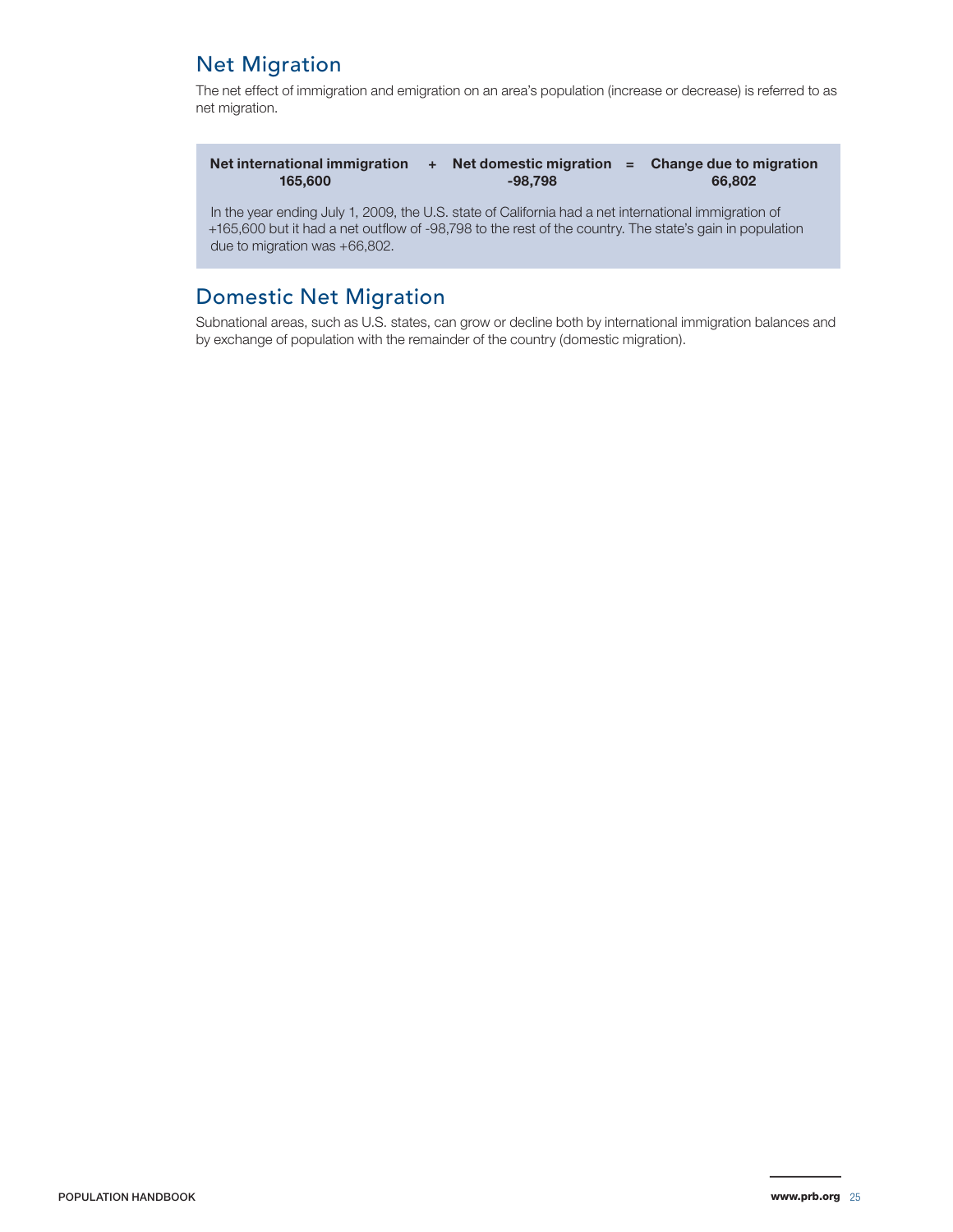# RACE AND ETHNICITY

Race, ethnicity, language group, and national heritage are often used for analyses of population groups. These data may reveal much about a population's origins and are often used in the administration of government programs.

In many countries, demographic data are reported for race, ethnic group, national origin, and religious affiliation. Definitions of race and ethnicity vary from country to country and over time. Even within academic disciplines, not everyone agrees on how to define these concepts. Each country investigating racial or ethnic characteristics of its population should apply the definitions and criteria determined by the groups that it wants to identify.

Race is frequently collected in censuses and surveys, normally by self-identification, a concept that may change over time.

### Race

Race is not a scientific term. There are no universally accepted categories. Neither is there consensus about how many races there are or about what exactly distinguishes a race from an ethnic group. Race is frequently collected in censuses and surveys, normally by self-identification, a concept that may change over time. Many social scientists agree that while race may have a biological or a genetic component, race is defined primarily by society, not by genetics.

### **Ethnicity**

Ethnicity usually is defined by cultural practices, language, cuisine, and traditions—not by biological or physical differences.

| <b>Population of Russian origin</b><br>Total population                | $\mathbf{X}$ | $K =$ |  | $342,379 \times 100 =$<br>1,340,127 |  |  |  | 25.5 |  |  |
|------------------------------------------------------------------------|--------------|-------|--|-------------------------------------|--|--|--|------|--|--|
| In 2010, 25 percent of Estonia's population was of Russian ethnicity.  |              |       |  |                                     |  |  |  |      |  |  |
| In 2010, 1.3 percent of the population of Japan was of foreign origin. |              |       |  |                                     |  |  |  |      |  |  |

### Foreign-Born Population

The foreign-born population represents people born outside the borders or territories of a country. Place of birth is an objective characteristic—it does not change.

| Number of foreign-born people<br><b>Total population</b>                     | $\mathbf{x}$ | ĸ | $=$ | 38,517,000<br>307,007,000 | $\mathbf{x}$ | 100 | $=$ | 12.5 |
|------------------------------------------------------------------------------|--------------|---|-----|---------------------------|--------------|-----|-----|------|
| In 2009, 12 percent of the population of the United States was foreign-born. |              |   |     |                           |              |     |     |      |
| In 2009, 14 percent of Sweden's population was born abroad.                  |              |   |     |                           |              |     |     |      |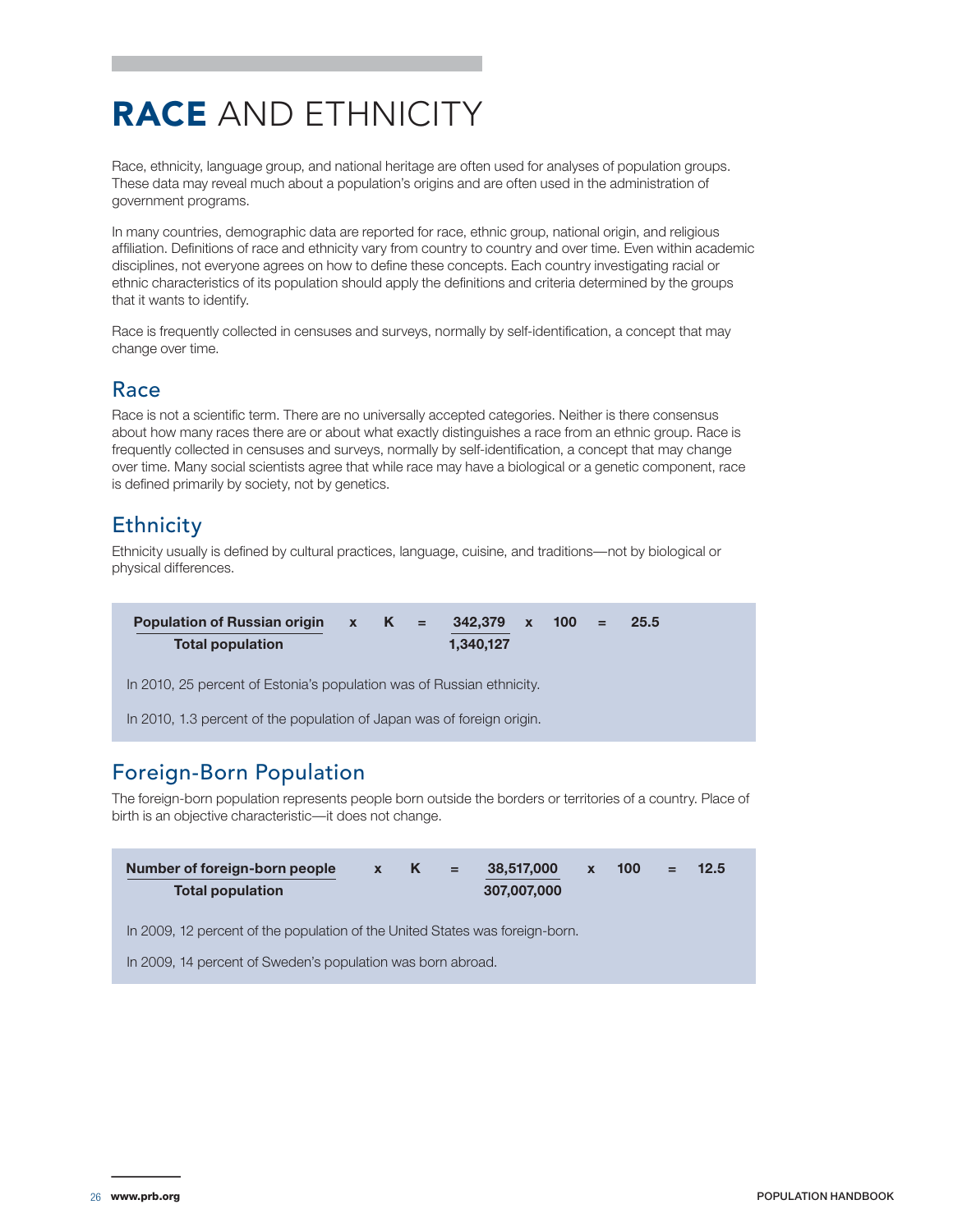# HOUSEHOLDS AND FAMILIES

Households and families are the basic units in which most people live. Trends in the number, type, and composition of households are important to sociologists, planners, and policymakers. For example, municipal services are provided to households, not to each individual. Other living situations include homelessness; group arrangements such as college dormitories, nursing homes, and military quarters; and institutions like psychiatric units and prisons.

### Household

A household is often defined as one or more people who occupy a single housing unit. Households consist of unrelated people or people related by birth, marriage, or adoption.

### Average Household Size

By knowing the number of people who live in households and the number of households, we can calculate the average size of households.

| Number of people living in households<br><b>Total households</b>                                        | $=$ | 60,702,000<br>25,689,000 | 2.3 |
|---------------------------------------------------------------------------------------------------------|-----|--------------------------|-----|
| In 2005, the average size of a household in France was 2.3 people.                                      |     |                          |     |
| In rural areas of India, the average household contained 5.4 in 2001, while in urban India, it was 5.1. |     |                          |     |
| Average household exceeds 6 in some developing countries.                                               |     |                          |     |

### Family

The definition of family varies by country. In Norway, a single person is regarded as a family. For the country as a whole, nearly half of the families consisted of single people in 1997. It is important to be aware of such differences in definitions when making comparisons across countries.

Family is usually defined as a group of two or more people residing together and related by birth, marriage, or adoption. Family households are households maintained by a family, although the household may also contain other unrelated people.

| Number of married-couple families |  | 58.410.000 | $\mathbf{x}$ | $100 = 7$ | 74.0 |
|-----------------------------------|--|------------|--------------|-----------|------|
| <b>Total family households</b>    |  | 78,883,000 |              |           |      |

In 2010, 74 percent of family households in the United States were headed by a married couple.

In 1970, 87 percent of U.S. families consisted of married couples. In 2010, 19 percent of family households were female-headed, up from 11 percent in 1970.

### Single-Parent Family

A single-parent family is one in which children are maintained by one parent as a result of a birth outside marriage, divorce, separation, or death of a spouse.

| Number of single-parent families |  | \ = \ | 134.830 | $x = 100 = 1$ | 21.6 |  |
|----------------------------------|--|-------|---------|---------------|------|--|
| <b>Total family households</b>   |  |       | 623.763 |               |      |  |

About 22 percent of family households with children below age 18 were maintained by a single parent in 2010 in Norway.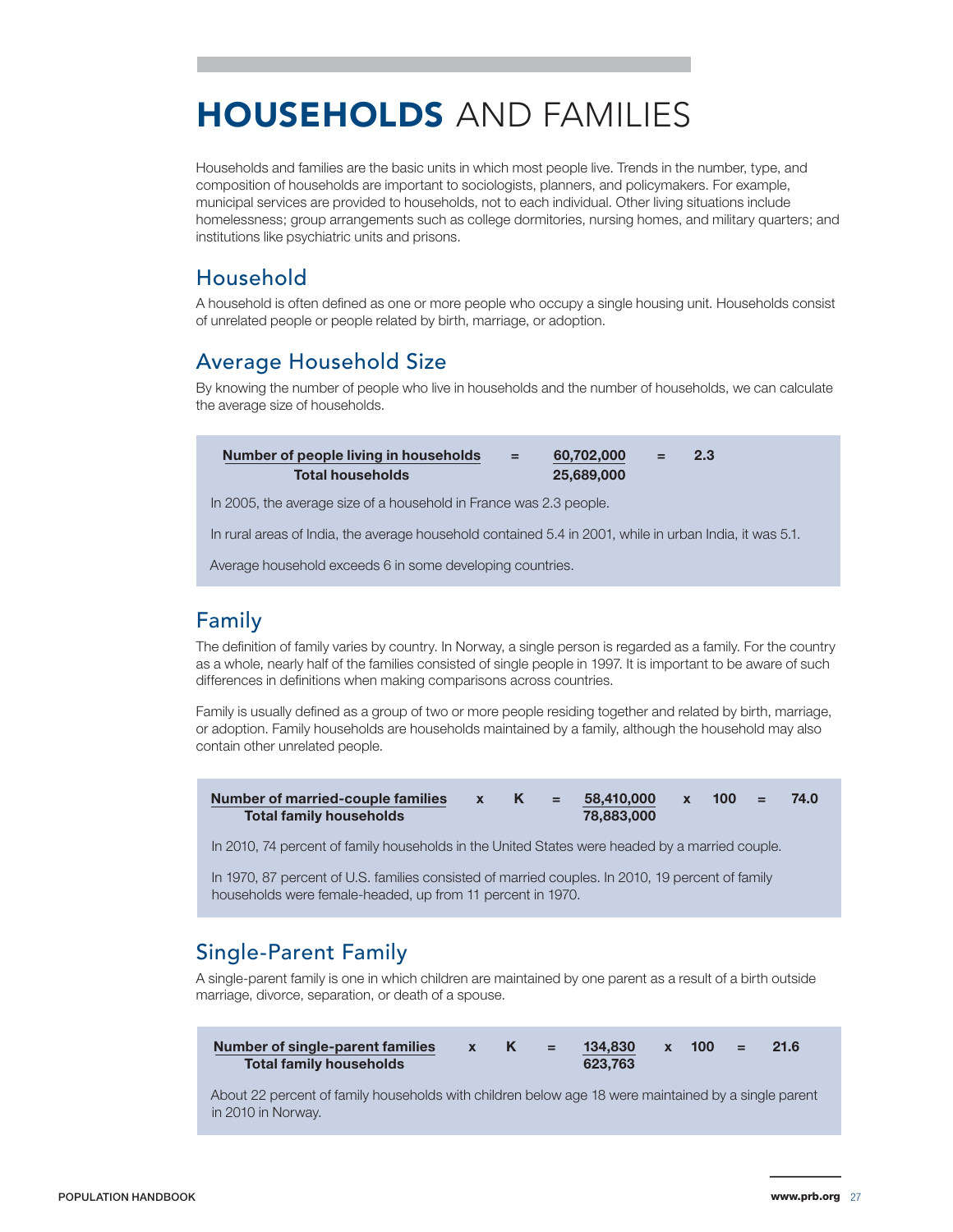# URBANIZATION AND DISTRIBUTION

Urbanization is the increase in the proportion of the population living in urban areas—the process of people moving to cities or other densely settled areas. Population distribution refers to the patterns of settlement and dispersal of population within a country or other area.

### Urban

Countries differ in their definitions of urban, although it is fairly common for the urban population to consist of those living in towns and cities of a few thousand or more, especially if the population of such areas is largely nonagricultural. In densely populated Japan, the term "urban" refers to cities with populations of 50,000 or more, and with 60 percent of the houses in the main built-up area and 60 percent of the population engaged in urban type employment, such as manufacturing and trade.

### Percent Urban

The population living in urban areas can be expressed as a percentage of the area's total population and is a measure of urbanization. Usually the remainder of the population is considered rural, although some countries also have a middle category designated "semiurban." Urban growth refers to an increase in the physical size of an urban area.

| Number living in urban areas |  | $K =$ | 24.674.000 | $-100 -$ | $\sim$ $\approx$ $\sim$ | -29.0 |  |
|------------------------------|--|-------|------------|----------|-------------------------|-------|--|
| <b>Total population</b>      |  |       | 85.122.000 |          |                         |       |  |

In 2008, the population of Vietnam was 29 percent urban.

Singapore was 100 percent urban, while Cuba was 75 percent urban and Malawi was only 14 percent urban.

### Metropolitan Area

A metropolitan area is defined as a large concentration of population, often an area with a population of about 100,000 or more people with an important city at its core, plus suburban and "exurban" areas that surround the city and are socially and economically integrated with it. Metropolitan areas are also often referred to as "urban agglomerations."

In 2008, the Budapest metropolitan area had a population of 2,489,471; 1,707,254 were in Budapest itself and 782,217 in surrounding, contiguous localities outside the city proper.

### Population Density

Population density is expressed as the number of people per square kilometer or square mile of area. Density figures are often more meaningful if given as population per unit of arable (capable of producing crops) land. For example, in 2010, Egypt had an estimated 80 people per square kilometer of its total area, but about 2,365 people per square kilometer of arable land. Other useful density measures are the average number of people per household or per room—measures that are sometimes used to show crowding.

| <b>Total population</b>       | 28,900,000 | $=$ | 87.4 |
|-------------------------------|------------|-----|------|
| Total area (km <sup>2</sup> ) | 330,803    |     |      |

In 2010, Malaysia had a population density of 87 people per square kilometer.

By contrast, Singapore had a density of 7,526 people per square kilometer in 2010, Bangladesh had a population density of 1,142, and Australia had a population density of 3.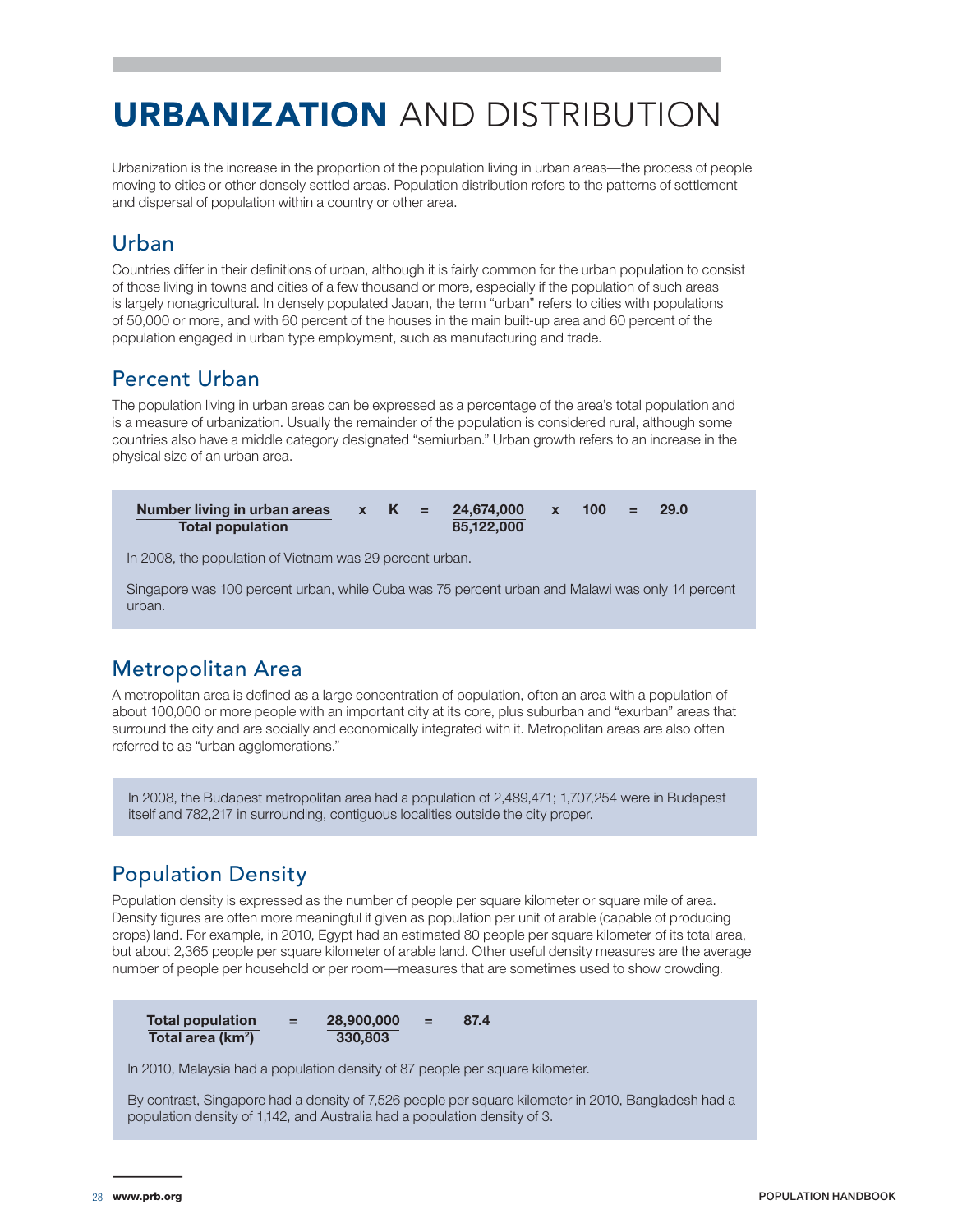# POPULATION CHANGE

Population change has three components: births, deaths, and migration. As people are born, die, or move, their total numbers in an area change. Throughout most of history, world population increased very slowly, but during the 20th century, that growth accelerated.

### The Balancing Equation

The most basic method of calculating numerical population change over time is the "balancing equation," shown below.

#### $P_1 + (B - D) + (I - E) = P_2$

Where  $\mathsf{P}_{2}$  is the population at the later date and  $\mathsf{P}_{1}$  is the population at the earlier date; B is births and D is deaths between the two dates; and I is immigration (or in-migration) and E is emigration (or outmigration) between the two dates.

| <b>Jan. 2009</b> | population + $(2009$ Births-Deaths) + $(2009)$ Immigration-Emigration = population of Sweden |                      |     | <b>Jan. 2010</b> |
|------------------|----------------------------------------------------------------------------------------------|----------------------|-----|------------------|
| 9,256,000        | $+$ (111,800 – 90,080) +                                                                     | $(102.280 - 39.000)$ | $=$ | 9.341.000        |
|                  | During 2009, the population of Sweden increased by 85,000.                                   |                      |     |                  |

### Natural Increase

Natural increase is the surplus (or deficit) of births over deaths in a population in a given time period.

#### **NI = B – D**

Where NI is the natural increase during a period; B is the number of births; and D is the number of deaths during that period.

### Rate of Natural Increase

The rate of natural increase is the rate at which a population is increasing (or decreasing) in a given year due to a surplus (or deficit) of births over deaths, expressed as a percentage of the base population. This rate does not include the effects of immigration or emigration.

**Births in 2009 – Deaths in 2009 x K = 111,800 – 90,080 x 100 = 0.23 Total population 2009 9,299,000**

In 2009, the rate of natural increase in Sweden was 0.23 percent.

The rate of natural increase can also be calculated from birth and death rates:

| Birth rate – Death rate | =  | $12.0 - 9.7$ | = | $0.23$ |
|-------------------------|----|--------------|---|--------|
| 10                      | 10 | 10           |   |        |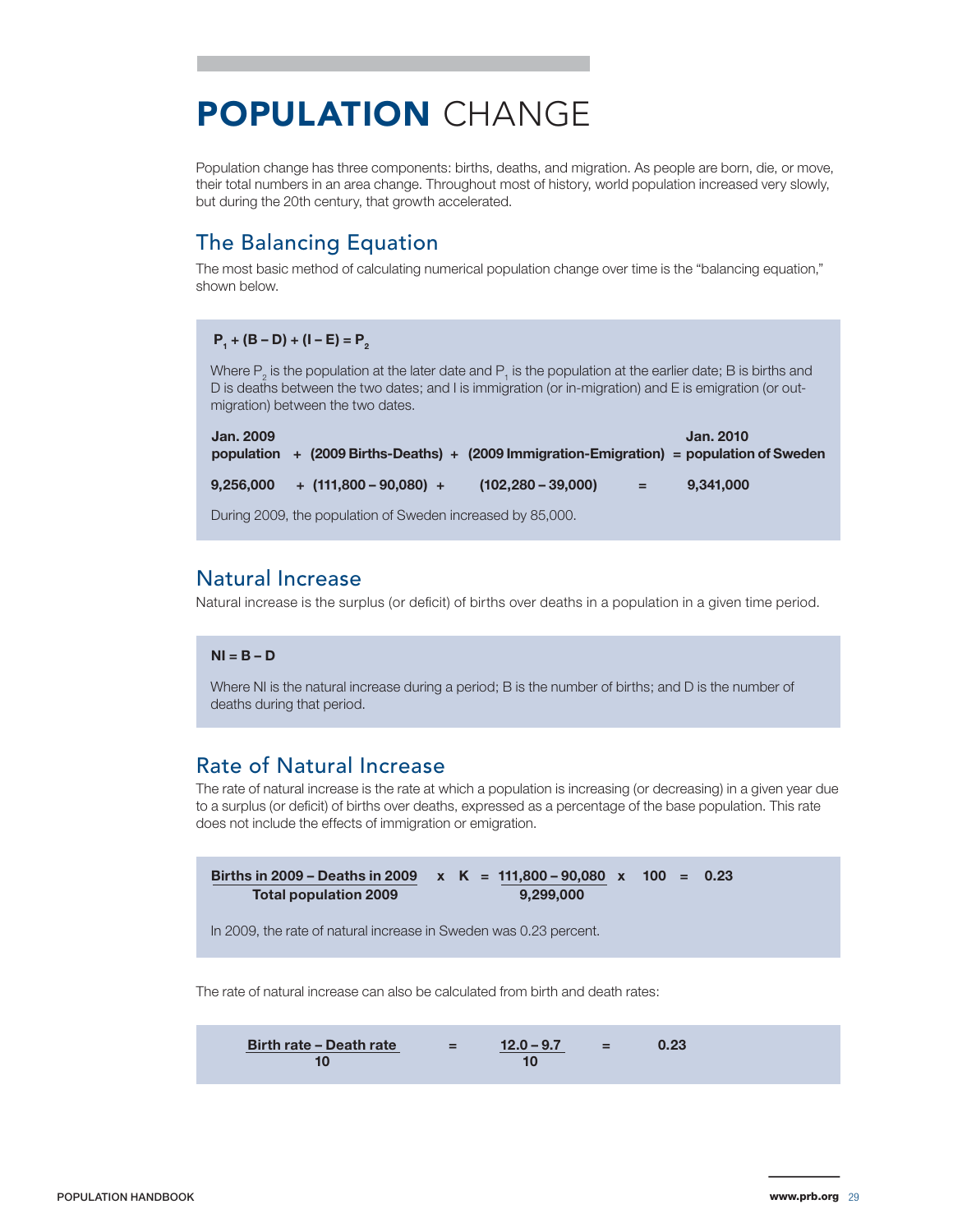### Growth Rate

The growth rate is the rate at which a population is increasing (or decreasing) in a given year due to natural increase and net migration, expressed as a percentage of the base population.

The growth rate takes into account all components of population growth: births, deaths, and migration. It should never be confused with the birth rate, but it sometimes is.

**Births 2009 – Deaths 2009 ±Net migration 2009 x K = 111,800 – 90,080 – 63,280 x 100 = 0.91 Total population 2009** 9,299,000

In 2009, the annual growth rate in Sweden was 0.91 percent.

The growth rate can also be calculated from natural increase and net migration rates:

**Rate of natural increase + Net migration rate = 0.23 + 0.68 = 0.91**

Birth rates and population growth characteristically fluctuate. A growth rate that is declining does not necessarily mean that an area's population is declining. Rather, it may indicate only that the population is growing at a slower rate. A negative growth rate means that an area is losing population. Today, about a dozen countries in Europe are experiencing a decline in total population, but many other countries are experiencing a decline in their rates of population growth.

In 2010, the world's population was growing at an annual rate of 1.2 percent, or increasing by 12 people per 1,000 population. At this growth rate, the world increased by nearly 83 million people in 2010.

Niger, with a growth rate of 3.5 percent in 2010, had one of the world's highest growth rates. Ukraine's population, on the other hand, was shrinking at an annual rate of -0.4 percent.

### Doubling Time

Growth expressed as a percentage is not very descriptive for many purposes. Is a 3 percent growth rate fast or slow? A more vivid way of showing population growth is to calculate how long, at its current growth rate, a population would take to double in size. A country with a constant growth rate of 1 percent would double its population in about 70 years; at 2 percent, in 35 years; at 3 percent, in 23 years.

A quick way to approximate doubling time is to divide 70 by the growth rate expressed as a percent.

| 70                  | 70   | æ., | 875 |
|---------------------|------|-----|-----|
| Growth rate $(\% )$ | 0.08 |     |     |

If its 2009 growth rate of 0.08 percent continued unchanged, Poland would double its population in about 875 years.

With an annual growth rate of 1.4 percent in 2010, the Bangladesh would require about 50 years to double its population. Uganda would take 21 years, at 3.4 percent. Austria, at its present low annual growth rate of 0.2 percent, would take 350 years to double its population.

Doubling time cannot be used to project future population size, because it assumes a constant growth over decades, whereas growth rates change. Nonetheless, calculating doubling time helps sketch how fast a population is growing at the present time.

### The Demographic Transition

The demographic transition refers to the change that populations undergo from high rates of births and deaths to low rates of births and deaths. Historically, high levels of births and deaths kept most populations from growing rapidly. In fact, many populations not only failed to grow but also completely died out when birth rates did not compensate for high death rates. Death rates eventually fell as living conditions and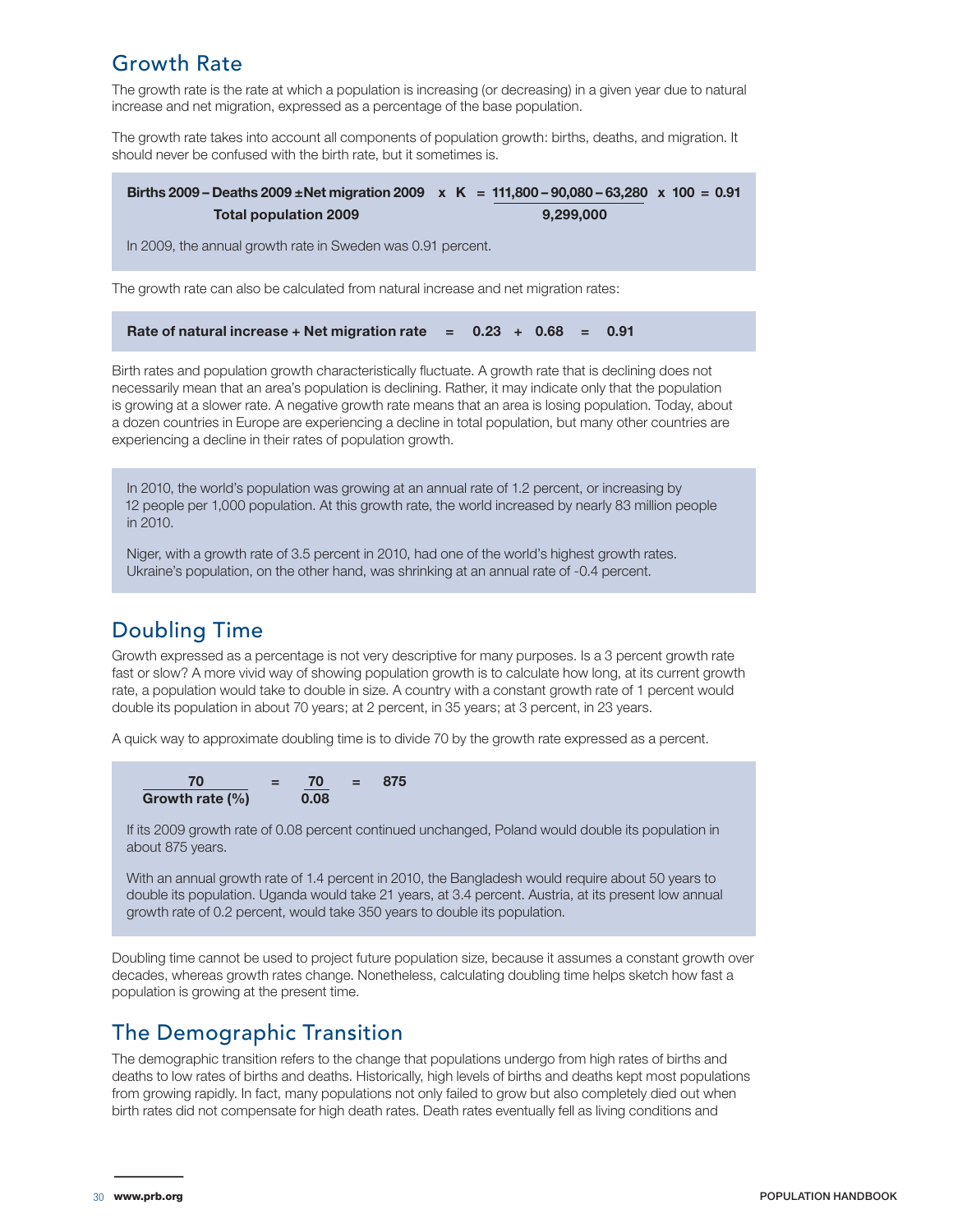nutrition improved. The decline in mortality usually precedes the decline in fertility, resulting in population growth during the transition period. In Europe and other industrialized countries, death rates dropped slowly. With the added benefit of medical advances, death rates fell more rapidly in the countries that began the transition in the 20th century. Fertility rates fell neither as quickly nor as dramatically as death rates, and thus population grew rapidly.

#### BOX 1

### The Demographic Transition

Finland is a good example of a country that has passed through the four stages of the demographic transition.

#### **Stage I**

High birth rate, high death rate = little or no growth

(Finland in 1785-1790)

Birth rate: 38 per 1,000

Death rate: 32 per 1,000

Rate of natural increase: 0.6 percent

#### **Stage II**

High birth rate, falling death rate  $=$  high growth

(Finland in 1825-1830)

Birth rate: 38 per 1,000

Death rate: 24 per 1,000

Rate of natural increase: 1.4 percent

#### **Stage III**

Declining birth rate, relatively low death rate = slowed growth (Finland in 1910-1915) Birth rate: 29 per 1,000

Death rate: 17 per 1,000

Rate of natural increase: 1.2 percent

#### **Stage IV**

Low birth rate, low death rate  $=$  very low population growth

(Finland in 2009)

Birth rate: 11 per 1,000

Death rate: 9 per 1,000

Rate of natural increase: 0.2 percent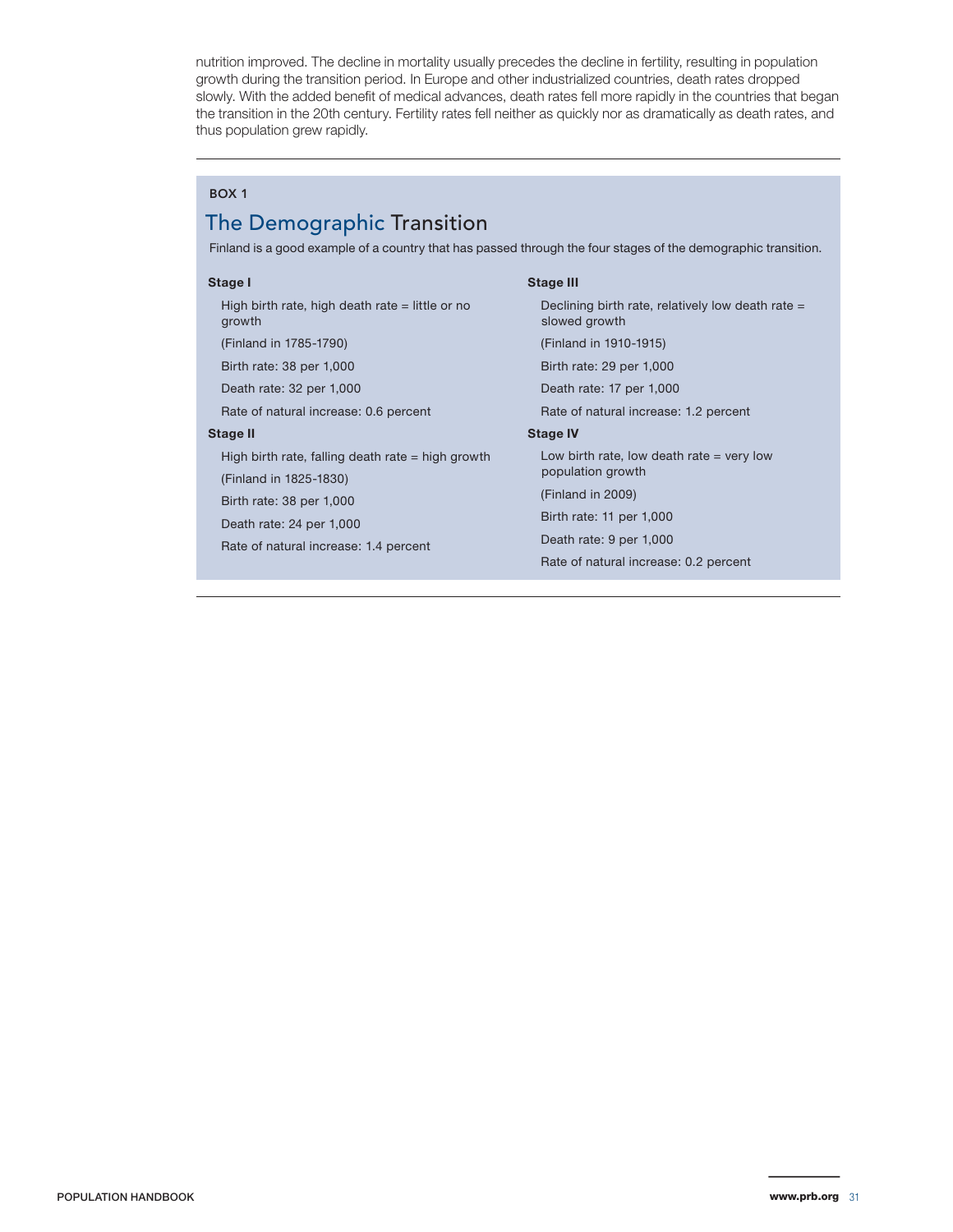### BOX 2 World Population Projections World Population Projections 2010-2050, Four Variants **Constant** Billions 10 12 11



Source: United Nations Population Division, *World Population Prospects: The 2008 Revision.*

#### **High Fertility**

The high fertility scenario assumes that the global average TFR (children per woman) will decline to 2.5 by 2045 to 2050 and will eventually end its decline at 2.35 children. Under this assumption, the world's population would grow to 10.5 billion by 2050 and be growing at 0.8 percent. At present, it is growing by 1.2 percent annually.

#### **Medium Fertility**

The medium fertility scenario assumes that the global average TFR will decline to 2.0 by 2045 to 2050 and will eventually end its decline at 1.85 children. Under this assumption, the world's population would grow to 9.1 billion by 2050 and be growing at 0.3 percent.

#### **Low Fertility**

The low fertility scenario assumes that the global average TFR will decline to 1.5 by 2045 to 2050 and will eventually end its decline at 1.35 children. Under this assumption, the world's population would grow to 8.0 billion by 2050 and be declining at -0.2 percent.

#### **Constant Fertility**

For illustrative purposes, the UN also produces a constant fertility scenario. This scenario assumes that the TFR will remain constant in every country from the present. Under this assumption, the world's population would grow to 11.0 billion by 2050 and be growing at 1.2 percent. The total fertility rate in 2045 to 2050 would actually rise to 3.2 children per woman and continue increasing since higher fertility countries would increase their share of world population, pushing up the average.

Projecting any population size requires *assumptions*. These assumptions concern the three components of population growth: fertility, the birth rate; mortality, the death rate, expressed in terms of life expectancy at birth; and the effect of net migration when the projection is for a country or area. If the birth rate is high, will it come down and when? If it is low, will it rise? How high will life expectancy rise?

When projecting the total world population, the primary issue is the assumptions made for developing countries. Low fertility in developed countries ensures these countries are likely to have very little population growth and may even decline in overall size.

The United Nations Population Division prepares global projections every other year. The figure illustrates four different projections made by the UN. How well any of these assumptions will be realized is unknown at this point.

### Beyond the Transition

There is a fifth stage to the demographic transition. When fertility falls to very low levels and stays there for a protracted period, a slow rate of population growth can turn into a negative one. Many developed countries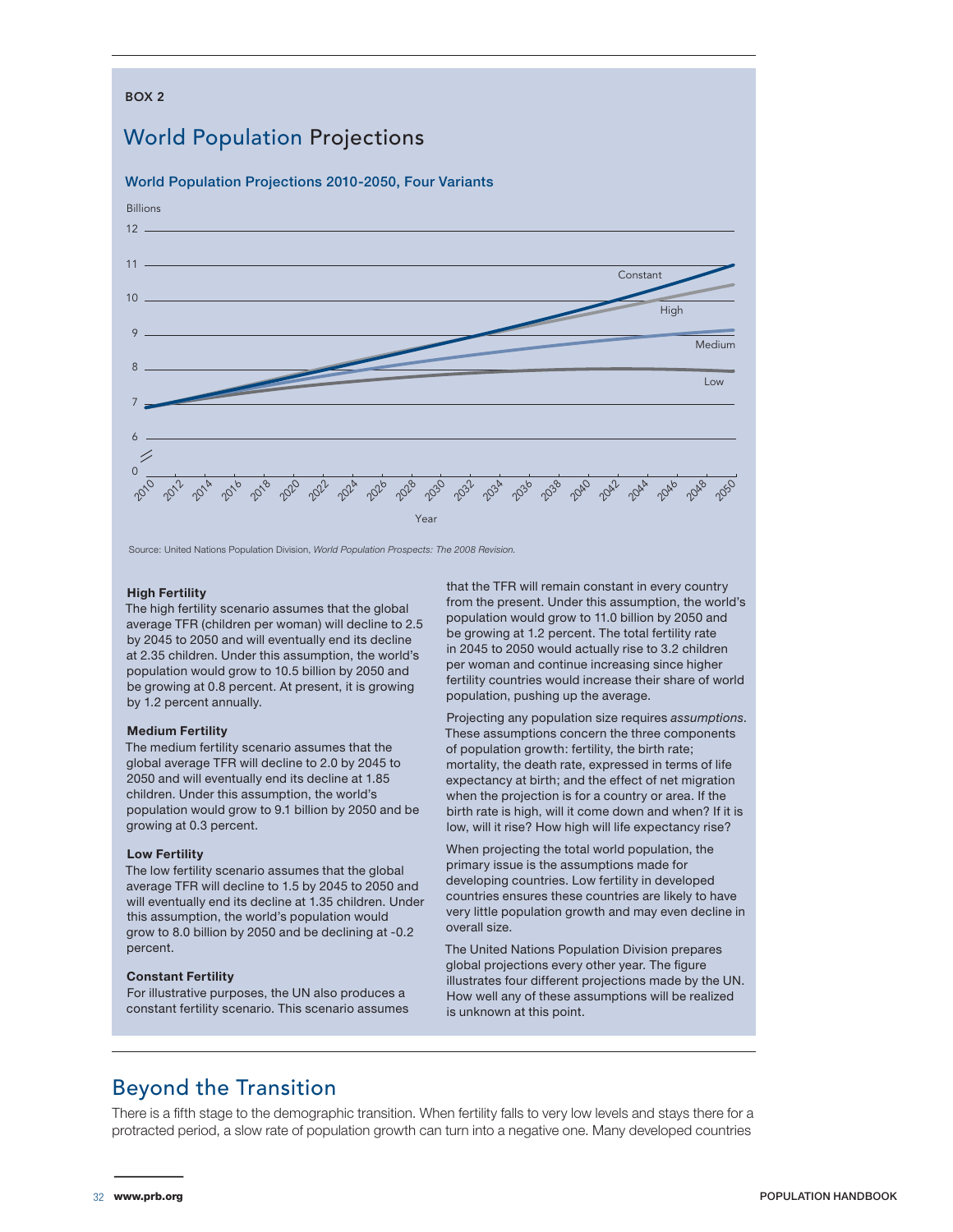now have total fertility rates (TFRs) below—often well below—the replacement level of about 2 children per woman. By the late 1990s, a long list of countries, Austria, Belarus, Bulgaria, the Czech Republic, Estonia, Germany, Greece, Hungary, Italy, Japan, Latvia, Romania, Russia, Slovakia, Slovenia, Spain, and Ukraine had all seen their TFR sink to 1.3 or less and some were barely above that.

The experience to date shows that declining fertility may drop below replacement level and remain low. Most developed countries have addressed the issue of low fertility and unprecedented aging but incentives for couples to have children have resulted in infrequent success. The present population of Japan could be reduced by one-fourth by mid-century if current rates continue.

Countries such as Hungary, Singapore, and Spain have instituted pro-growth policies with little success, although fertility could have fallen even further without these policies. Many of the factors that lowered fertility in the first place—greater involvement of women in the workplace, a rising cost of living, and preferences in how people want to spend their time—appear to be keeping fertility rates low.

The needs of an aging population and the abilities of diminishing number of workers to provide for their health care needs and pension funding are important concerns for such populations.

### Historical Perspective

During most of human history, population increased very slowly. It took hundreds of thousands of years for world population to reach 1 billion, in about 1800. At that point, growth began to accelerate as death rates fell. World population reached 2 billion 130 years later, around 1930. It passed the 3 billion mark in 1960 and reached 4 billion only 14 years later, in 1974. World population reached 5 billion in 1987; it reached 6 billion in 1999, just twelve years later. The seventh billion benchmark is expected in 2011, once again in just 12 years.

 In 2010, the world birth rate was 20 births per 1,000 population, with women averaging about 2.5 children each. The death rate was 8 per 1,000 population; this combination results in a growth rate of 1.2 percent annually. This growth rate was down from a peak of about 2.1 percent in the late 1960s but was still high enough to result in a historically rapid rate of growth. If this rate were to remain constant, the world would reach nearly 20 billion by the year 2100. No one expects this to actually happen. Long before that point is reached, the growth curve should level off—a result of the birth rate going down, the death rate going up, or some combination of the two. That slowdown in growth, however, is dependent upon birth rates in developing countries declining to the same lower levels as in developed countries—and for that to happen with a minimum of delay.

The characteristics of population growth during the 20th century were unique in world history. At the beginning of the last century, the world had 1.6 billion people, and at the end it had 6.1 billion—over 80 percent of them living in developing countries. The demographic story over the next few decades will reveal the degree to which developing countries' growth will slow while developed countries' populations largely stagnate or decline—and age. The world was a demographically different place in 2000 than it had been in 1900, and the world of 2050 will be very different from the present.